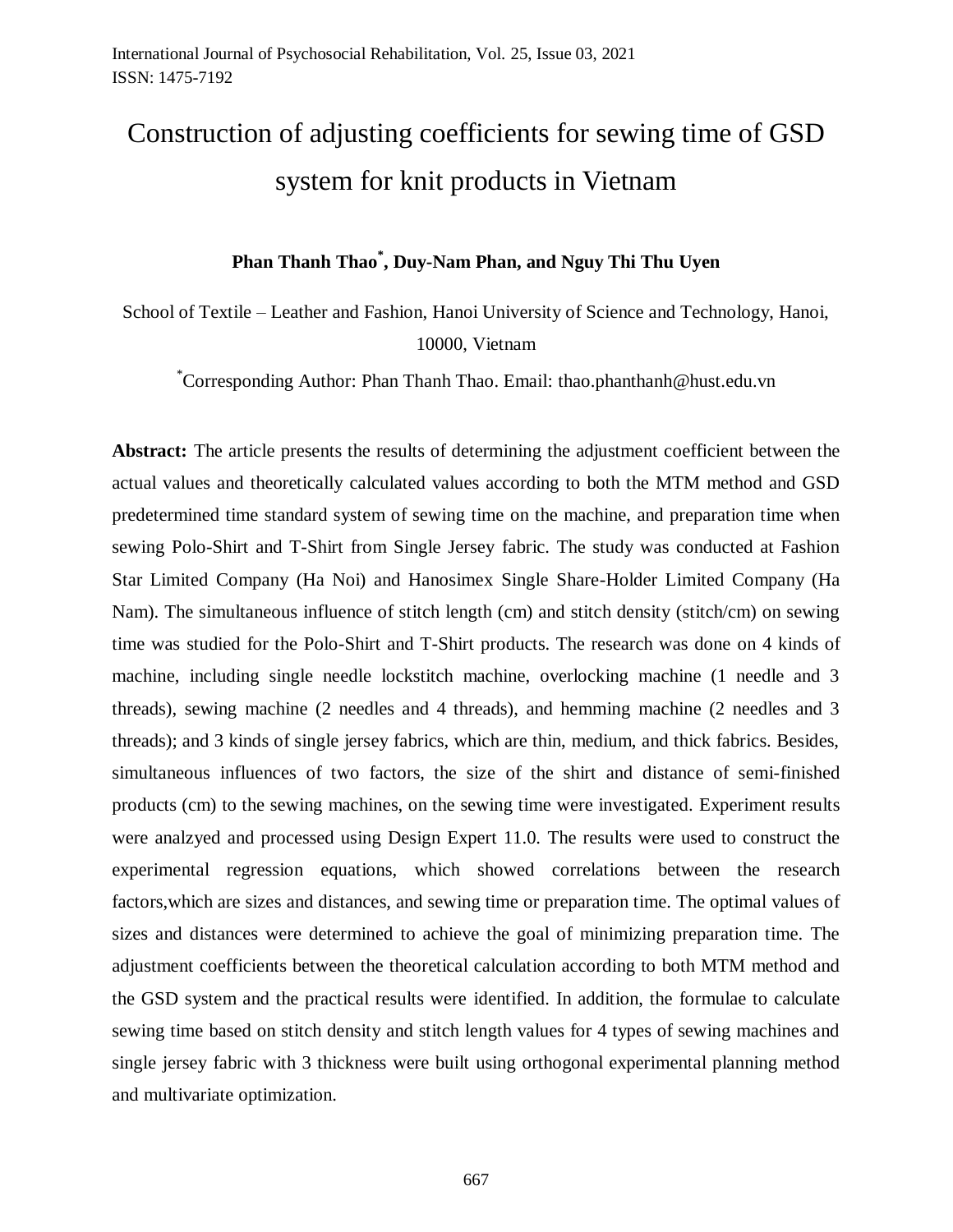**Keywords:**Motion study; time study GSD; MTM; polo-shirt; T-shirt; sewing time, preparation time

## **1 Introduction**

According to the statistical figures, Vietnam's garment exports were projected as 3.08 billion USD in December 2020, going up 9.74 percent from November 2020 but down 13.40 percent from December 2019. Overall, Vietnam's garment export turnover is expected to be 35.29 billion USD in 2020, down 10.91 percent from 2019. Although Vietnam's textile and garment export turnover fell sharply in 2020 compared to 2019, the export result was still optimistic and far lower than the forecast 15 percent drop in June 2020. Due to the global outbreak of the COVID-19, Vietnam's textile exports are facing multiple difficulties and obstacles in 2021. However, with the contributions of companies, as well as the participation of the government and management agencies in encouraging exports, mitigating chaos, and promoting the industry's advantages, expertsanticipatethat Vietnamese textile industry would be promising[1]. The sewing operation is still not fully effective; there are several unnecessary processes that can be cut off to streamline it. Additionally, the sewing time for a particular product has not been correctly calculatedand thus sabotages the productivity. As a result, identifying the factors that influence operative time to adjust has become a major industrial target. Moreover, having a time calculatingsystem that is compatible with Vietnamese workers is a pressing need for optimize the sewing processes.

Laboringmovementscan be generally divided into operations, motions, and activities [2]. Operation is a generic term, made up of human movements on an item to modify its original structure to produce a complete product.A collection of workers' tasks aimed at achieving a certain technological goal. It includes main operations and sub-operations. The major operations affect the work object's physical, chemical, form, size, or spatial position to acquire the technical process's goal. Sub-operations are operations that just provide the necessary conditions for the major operation to be carried out. Operations are thensplit into motions. A motion is represented by a worker's limbs and body activities in order to remove or move something. Activities are parts of a motion represented by a one-time change in the position of the worker's body.Thus, the activity is the smallest human action that cannot be subdivided further and is carried out in a continuous, non-directional way. All human actions are made up of the same fundamental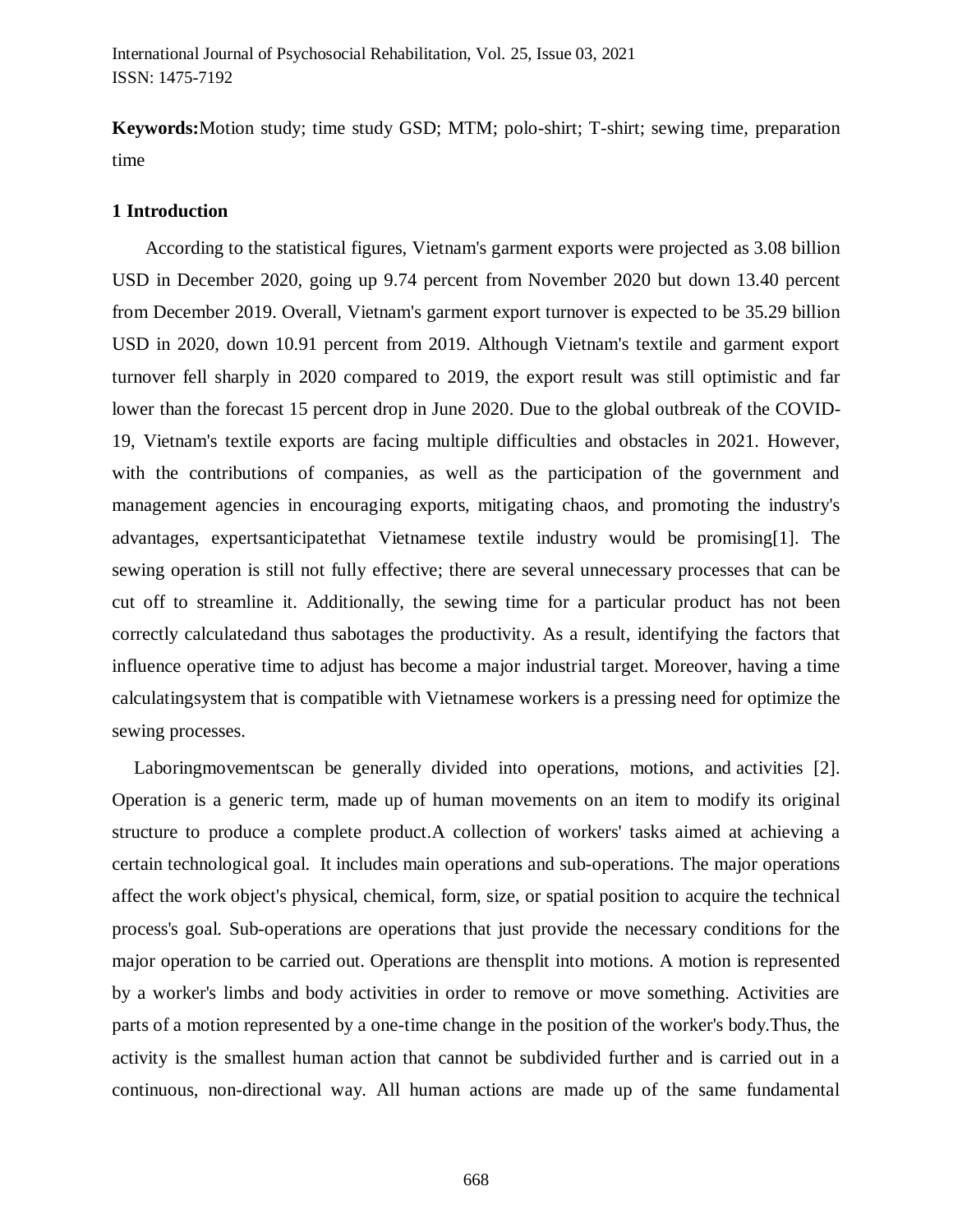activities. According to the findings, there are 21 fundamental activities in total, comprising 9 finger activities, 10 body movements, and two visional actions [3].

The MTM work measurement system has been studied and developed in the United States since 1948 based on a scientific study of the worker's labor process [4]. It has been studied and developed built onstandard timetables for entire human body movements during laboring process, taking into account the circumstances, and is applied to construct time standards for work at different levels. In the MTM method, time units (TMU's) are used. TMU is specified as 36  $\times 10^{-3}$  seconds or  $6\times 10^{-4}$  minute or  $10^{-5}$  hours. The GSD (General Sewing Data) Pre Determined Time Standard System was first released in 1978 by GSD Limited corporate and was specially developed for the textile industry in 1976 using MTM core data. And the systemhas beenused topredetermine the standardized time. Besides, it provides a number of methods for analyzing sewing operations as well as time analysis ingarment manufacturing, including cutting, decorating, sewing, quality checking, and packaging. In the GSD system, the time consumption includes the preparation time (tp) and the sewing time (tm). The GSD method has developed a formulaetomeasure sewing time that shows the influence between stitch length (cm), stitch density (stitches/cm), maximum machine speed (sti/min), sewing speed, the degree of seam complexity, the level of accuracy required, the preparation time, and the stopping time. In order to determine the preparation time and the sewing time, the operations are analyzed into motions, each of which is shown by a code. Each code has its own time value, expressed in Time Measurement Units (TMU's). This allows us to quickly calculate the sewing operation time. In theory, human motions are normally independent, and the time taken by each particular motion is dictated by the its nature and acertain scenario [4].

In the garment industry, the sewing time only accounts for around 20-30% of the product completing time, while the rest (70-80%) is spent for the preparation. The key of the GSD system is to precisely decideall the movements related to clothing manufacturing. It has been used to standardize processes, eliminate unnecessary operations and idle time in the manufacturing course, thus boost worker productivity. It is an easy-to-use application, providing quick calculation, and can be modified with computer software. However, besides its benefits, the GSD system has some drawbacks, providing the pre-determined time values for laboring movements but ignoring the real impact of factors such as materials, machinery, and the sizes ofsemi-finished products (or size of the items), and placement gaps (cm). As a result, the needed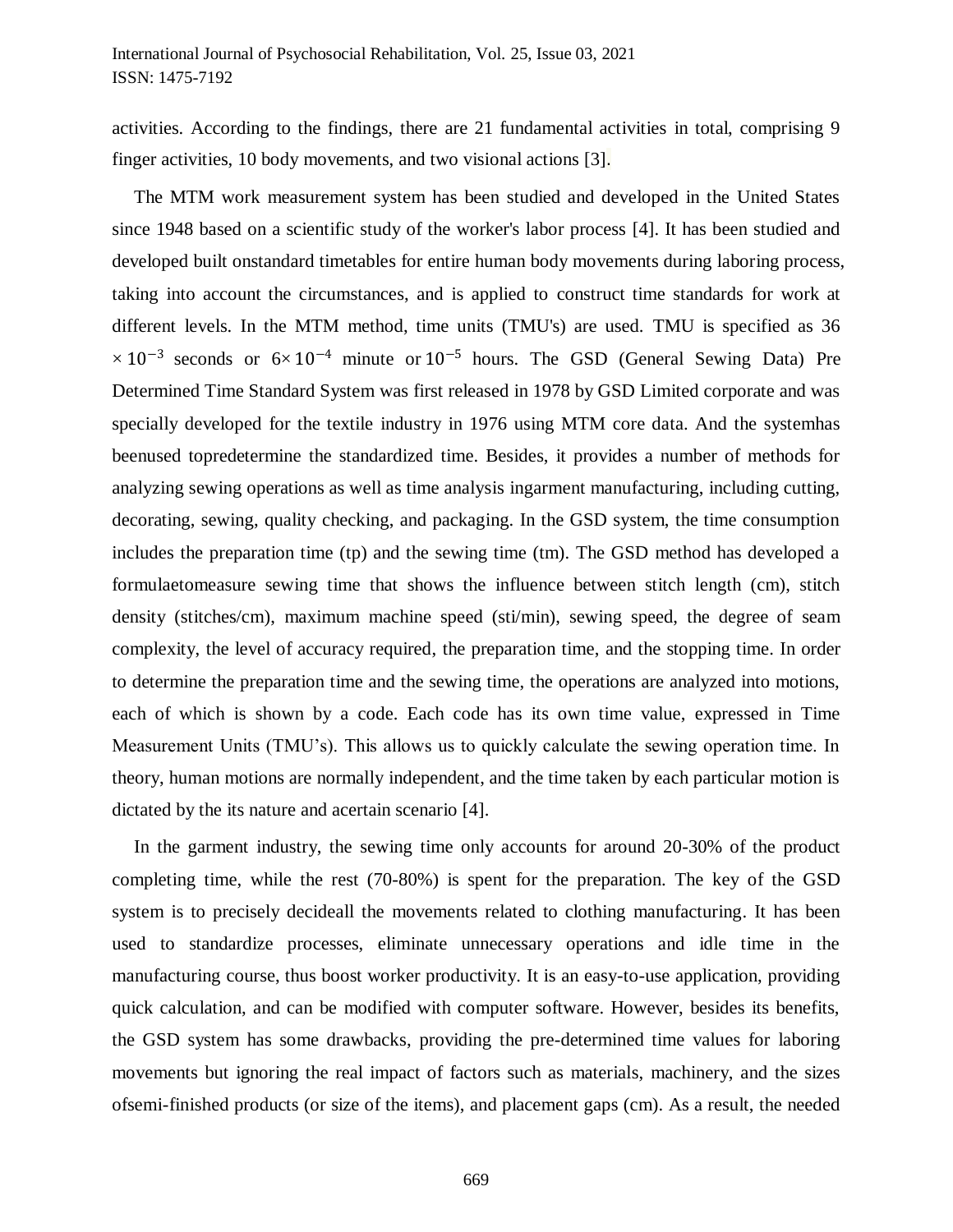time is always longer than the theoretically calculated ones. In addition, the GSD system is not fully correct for a variety of product types and complex materials like knitted fabrics. Therefore, there have been a couple of researches on this issue. Mst. Murshida Khatun [5] performed a survey on the main operating time and the operation time to do auxiliary jobs in order to enhance the activity and determine the technological coefficients to find the standard time. The time spent on performing auxiliary jobs including tasks like setting up machines, preparing, shifting semifinished items, changing threads, and so on. It is important to increase labor productivity by determining the correct standard time and analyzing the sewing movements. Authors D.M.Huong and P.T. Thao investigate the impacts of the factors of semi-finished product distance and size on the auxiliary operations for knitted items [6-9]. V.T.Nhu and P.T. Thao offered possible solutions to improve sewing movements and the working speed of employees [10]. Authors P.T. Thao and L.T. Trang recommended standard sewing procedures and sewing time for knitted product assemblies in Phuong Nam Garment Trading Import – Export Joint Stock Company, Thanh Cong Textile Garment Investment Trading Joint Stock Company, Fashion Vina Produce Trading Co., Ltd [11].Furthermore, authors P.T. Thao, N.Q. Thoai, T.V. Tung, T. T. Yen have achieved significant results in reducing the sewing time of knitted fabrics by studying and analyzing the sewing process [12-15].

Herein, the authors investigated the effects of stitch length (cm) and stitch density (sit/cm) on Polo-Shirt sewing time and T- Shirt sewing time on 4 sewing machines, single needle lockstitch machine, overlocking machine (1 needle and 3 threads), overlocking machine (2needles and 4 threads), hemming machine (2 needles and 3 threads); and on 3 kinds of Single Jersey's thickness (thin, medium, and thick fabrics). Moreover, the two-factor impacts of the scale and distance of semifinished product placement (cm) on the preparation time of basic Polo-Shirt and basic T-shirt items were also explored. From the results of building an empirical regression equation, itsuggested the influential rules of the research factors on the sewing time on the machine and the preparation time. We determined the optimal value of the factors in order to reduce sewing time. In addition, we have determined the time value adjustment coefficients between the theoretical calculation by the MTM method and the GSD system with the experimental research results. We also created a data set for sewing time values on 4 machines,single needle lockstitch machine, overlocking machine (1 needle and 3 threads), overlocking machine (2needles and 4 threads), hemming machine (2 needles and 3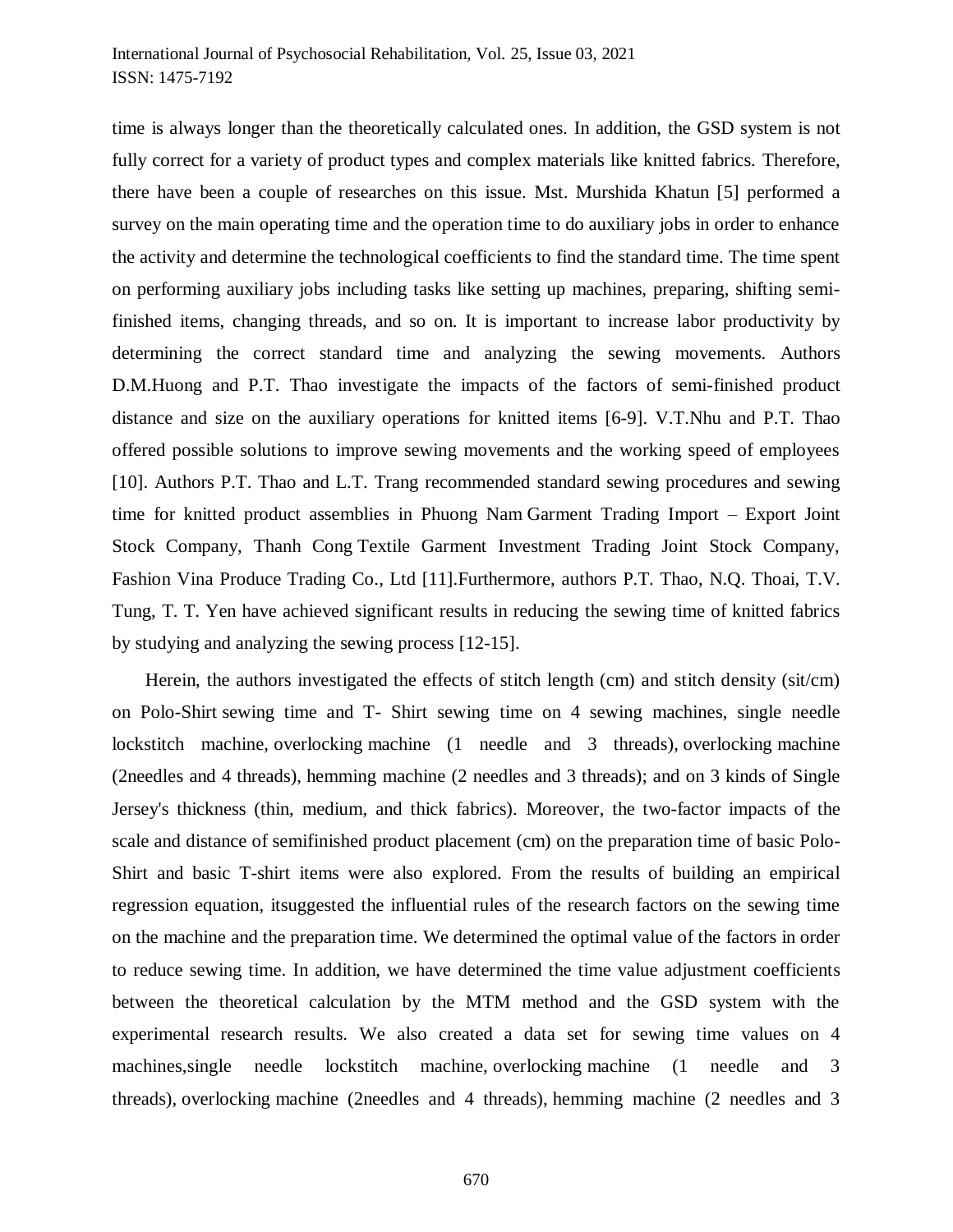threads) corresponding to particular values of two variables, stitch density and stitch duration for three different thicknesses of single jersey fabric at Fashion Star Limited Company (Ha Noi) and Hanosimex Single Share-Holder Limited Company (Ha Nam).

### **2. Experimental**

#### 2.1. Knit products

Polo-Shirt: collar bands, buttons, deviatedplacket, hem and cuffs sewn in two parallel sections by the hemming machine. Figure 1 (a) depicts the final product.

T-Shirt: short-sleeved, hem and cuffs quilted in two parallel stitches, and collar. Figure 1 (b) depicts the final product.



*Figure 1. (a) Polo-Shirtand (b) T-Shirt*

#### 2.2. Sewing Time

According to MTM method and GSD system (1), The sewing completion time is determined by a formula:

$$
\mathbf{t} = \mathbf{t}_m + \mathbf{t}_p \tag{1}
$$

 $t_m$ : sewing time on machine,  $t_p$ : preparation time.

The formula used to measure the theoretical sewing time on a sewing machine.

$$
t_m = \frac{l \times m}{n \times 0.0006} \times h_n \times h_c + \alpha + 17
$$
 (2)

l: stitch length (cm)

m: stitch density (stitches/cm)

n: machine speed (rpm per minute)

0.0006: conversion between minute and TMU, 1 minute = 1667 TMU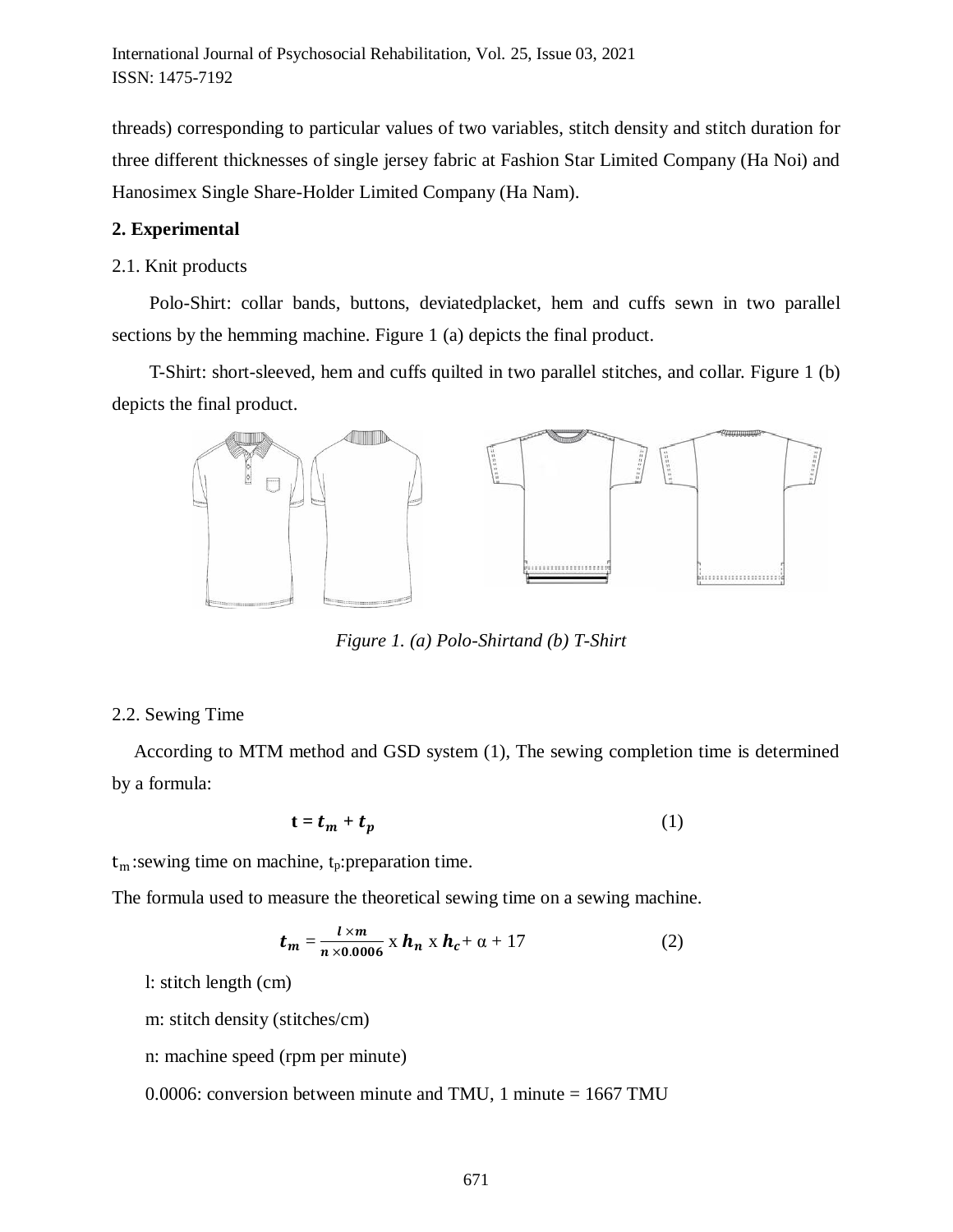$h_n$ : speed factor (the coefficient denotes the machine speed, corresponding to the machine speed range)

 $h_c$ : level of difficulty

α: time adjustment

17 TMU: time for start and stop a machine

To research the influence of stitch length and density on sewing time. Two variables were changed, seam length (cm) and stitch density (stitches/cm) while maintainingother factors. Preparation time  $(t_p)$  was divided into 7 distinct categories, containing 39 codes, according to the MTM process and GSD system as follows [4].

- + Get and Put data: G or P,
- + Obtaining and Matching: M,
- + Aligning and adjusting: A,
- + Forming shapes: F,
- + Trimming and tool use: T,
- + Asiding: A
- + Handling machine: M.

Furthermore, 14 codes that represent 5 distinct categories with the highest repetition level in the technological process that produce Polo-Shirts and T-Shirts were selected, Table 1a.

| No.            | Categories                    | Code            | TM  | Code       | <b>TM</b> | Code           | TM | Code       | <b>TM</b> |
|----------------|-------------------------------|-----------------|-----|------------|-----------|----------------|----|------------|-----------|
|                |                               |                 | U   |            | U         |                | U  |            | U         |
| 1              |                               | MG <sub>2</sub> | 107 | <b>FOO</b> | 38        | <b>MAP</b>     | 69 | <b>MAP</b> | 50        |
|                | <b>Obtaining and Matching</b> | S               |     | T          |           | $\overline{2}$ |    | E          |           |
| 2              |                               | AM2             | 6   | <b>ARP</b> | 75        | <b>APS</b>     | 24 |            |           |
|                | Aligning and adjusting        | $\mathbf P$     |     | N          |           | H              |    |            |           |
| 3              |                               | <b>FFL</b>      | 43  | <b>FCR</b> | 28        |                |    |            |           |
|                | Forming shapes                | D               |     | S          |           |                |    |            |           |
| $\overline{4}$ | Asiding                       | AS <sub>2</sub> | 42  |            |           |                |    |            |           |

*Table 1a: List of categories of preparation activities and codes* [4]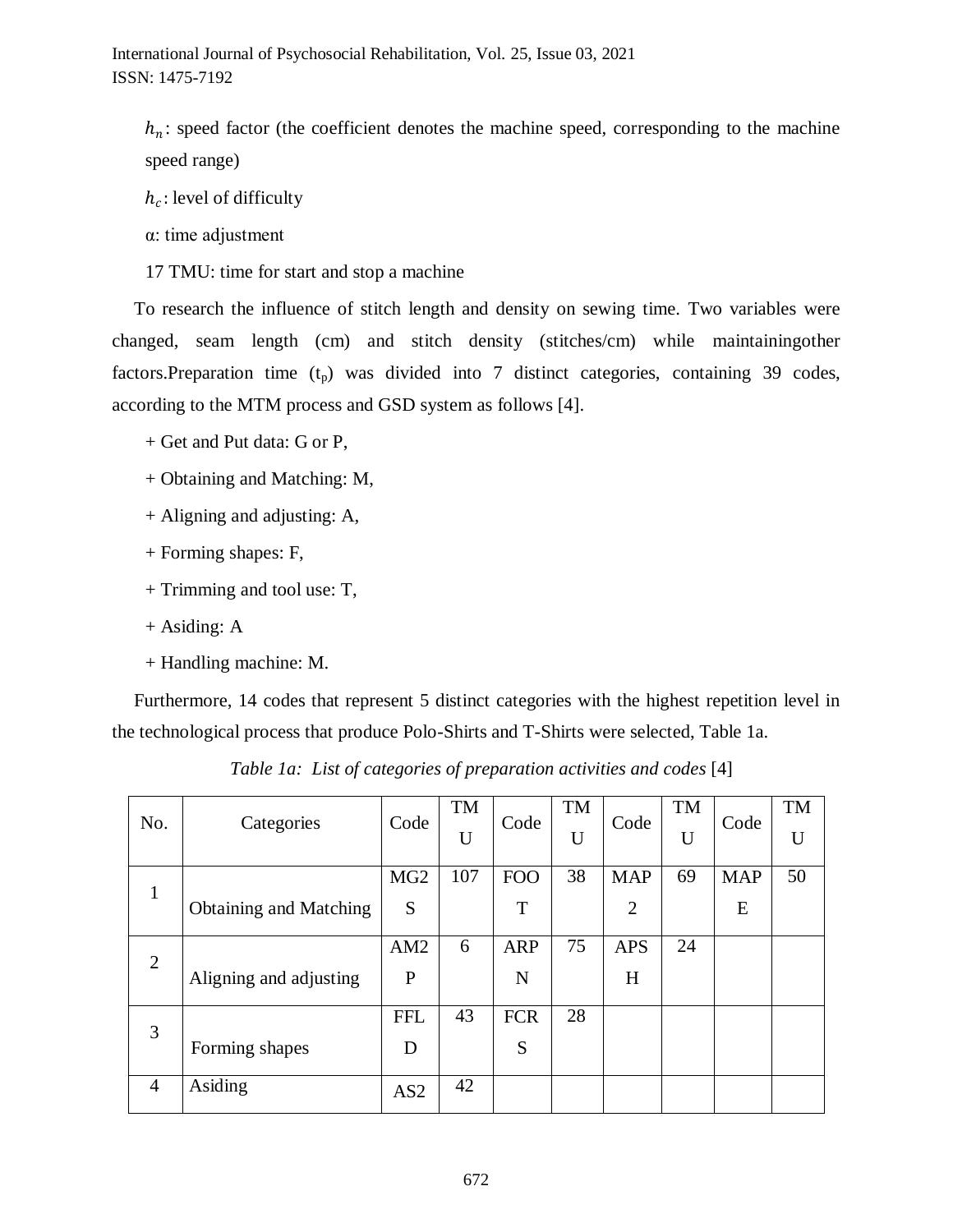|   |                  | п   |    |                 |    |            |    |             |  |
|---|------------------|-----|----|-----------------|----|------------|----|-------------|--|
|   |                  | GP1 | 20 | GP <sub>2</sub> | 33 | <b>PPA</b> | 10 | <b>PPST</b> |  |
| ◡ | Get and Put data | п   |    | л               |    |            |    |             |  |

The authors used the interpolation approach to calculate and determine the code that has not yet been tested as follows.

*Table 1b: List of categories of preparation activities and codesthat have not yet been tested*

| No.                    |                  | Code            | <b>TM</b> | Code             | TM | Code       | TM | Code | TM |
|------------------------|------------------|-----------------|-----------|------------------|----|------------|----|------|----|
|                        | Categories       |                 | U         |                  | U  |            | U  |      | U  |
| $\mathbf{1}$           | Obtaining<br>and | MG <sub>2</sub> | 76        | <b>MAP</b>       | 56 |            |    |      |    |
|                        | Matching         | T               |           | $\mathbf{1}$     |    |            |    |      |    |
| $\overline{2}$         |                  | <b>AJPT</b>     | 43        | <b>ARP</b>       | 75 |            |    |      |    |
| Aligning and adjusting |                  |                 |           | ${\bf N}$        |    |            |    |      |    |
| $\overline{3}$         |                  | <b>FUN</b>      | 23        |                  |    |            |    |      |    |
|                        | Forming shapes   | $\mathbf{F}$    |           |                  |    |            |    |      |    |
| $\overline{4}$         | Asiding          | AS1             | 23        |                  |    |            |    |      |    |
|                        |                  | H               |           |                  |    |            |    |      |    |
|                        |                  | <b>GPC</b>      | 9         | <b>GPO</b>       | 6  | <b>GPA</b> | 10 | GP1  | 14 |
| 5                      |                  | $\Omega$        |           | H                |    | G          |    | E    |    |
|                        |                  |                 | 27        | PPL <sub>2</sub> | 47 | <b>PPO</b> | 6  |      |    |
|                        | Get and Put data | PPL1            |           |                  |    | H          |    |      |    |

## 2.3. Materials

In the study, three different types of single Jersey knit fabrics' thickness were used, thin, medium, and thick fabrics, listed in Table 2.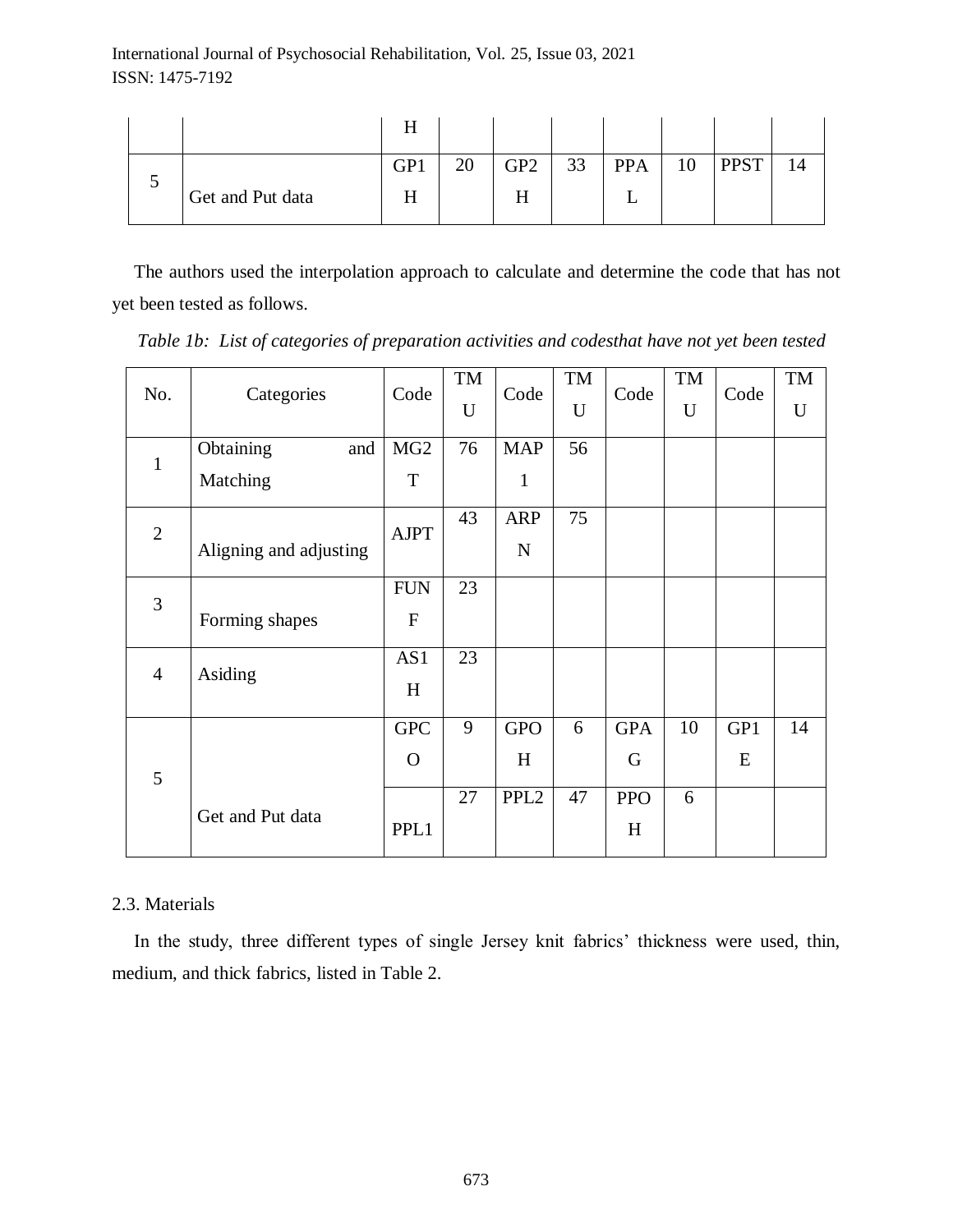*Table 2. Fabric specifications*

| NO.            | <b>Fabric sample</b> | <b>Fabric specifications</b>                                                                                                                                                                                      |
|----------------|----------------------|-------------------------------------------------------------------------------------------------------------------------------------------------------------------------------------------------------------------|
| V1             | Thin fabric          | Fabric structure: single jersey, yarn: 30/1, composition: 100% cotton,<br>ends per centimeter: 170 loop course/10 cm, picks per centimeter:<br>160 loop wale/10cm, weight (GSM): $130g/m^2$ , thickness: 0.445 mm |
| V <sub>2</sub> | Medium fabric        | Fabric structure: single jersey, yarn: 30/1, composition: 100% cotton,<br>ends per centimeter: 220 loop course/10 cm, picks per centimeter:<br>160 loop wale/10cm, weight (GSM): $160g/m^2$ , thickness: 0.502 mm |
| V <sub>3</sub> | Thick fabric         | Fabric structure: single jersey, yarn: 30/1, composition: 100% cotton,<br>ends per centimeter: 250 loop course/10 cm, picks per centimeter:<br>280 loop wale/10cm, weight (GSM): $198g/m^2$ , thickness: 1.09 mm  |

## 2.4. Device

The study was done on various machines, one-needle flatbed sewing machine, overlocking machine (1needle and 3 threads), overlocking machine (2needles and 4 threads), and hemming machine.

| NO. | <b>Machine Tyle</b>                                                           | <b>Technical specifications</b>                                                                                                                                                                     |
|-----|-------------------------------------------------------------------------------|-----------------------------------------------------------------------------------------------------------------------------------------------------------------------------------------------------|
| 1   | Single<br>needle<br>lockstitch machine                                        | Name: DDL-5550N; max sewing speed: 5500stitch/min; max stitch<br>length: 5mm; lift of the presser foot 13mm; needle: $DBx1(\text{\#}14)$ , 134<br>(Nm90)                                            |
| 2   | Overlocking<br>machine<br>needle<br>3<br>(1)<br>and<br>threads)               | Name: MO-6704DA; max sewing speed: 7000stitch/min; stitch<br>length: $0.8-4$ mm; overedging width (mm): $1.6$ , $3.2$ , $4.0$ , $4.8$ mm;<br>needle: $DCx27$ .                                      |
| 3   | Overlocking<br>machine<br>needles<br>(2)<br>and<br>$\overline{4}$<br>threads) | Name: MO-6804S; max sewing speed: 7000stitch/min; stitch<br>length: $0.6-3.8$ mm $(4.5$ mm); needle gauge $(mm)$ $2.0,3.0$ , $5.0$ ;<br>overedging width (mm): 1.5, 4.0, 3.2, 4.0, 3.0, 5.0; bottom |

*Table 3: Specifications of sewing machines*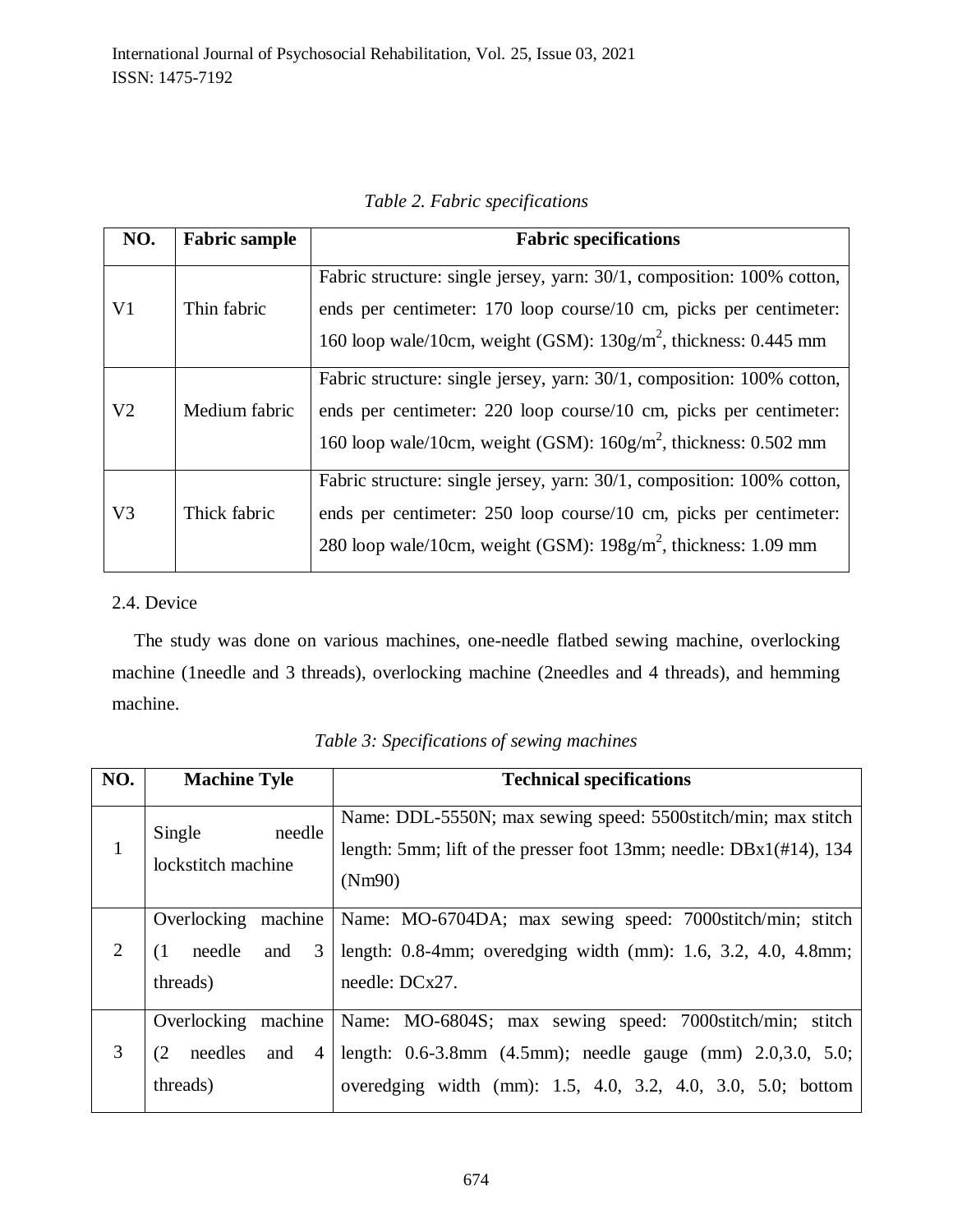|   |                                               | differential feed ratio: gathering 1:2 (max 1:4), stretching 1:0.7                                                                                                    |
|---|-----------------------------------------------|-----------------------------------------------------------------------------------------------------------------------------------------------------------------------|
|   |                                               | $(max 1:0.6)$ ; needle: $DCx27$                                                                                                                                       |
| 4 | Hemming machine (2)<br>needles and 3 threads) | Name: MF-7500/U11; max sewing speed: 6500stitch/min; needle<br>gauge (mm): 3.2, 4.0, 4.8, 5.6, 6.4mm; stitch length: 1.2-3.6mm;<br>needle: UY128 GAS (#10) #9S - #12S |

## 2.5. Experimental methods

Experimental and optimization method: The author used multivariable orthogonal experimental planning method with a single goal by using Design Expert 6.0 software to design the experiment, process data, and build an empirical regression equation to study the simultaneous influence of 2 factors on sewing time on machine and preparation time. Then we solved the optimization problem to determine the value of two factors in order to minimize sewing time and preparation time when sewing Polo-Shirt and T-Shirt. Number of experiments  $N = 2^{k} + n_0 + 2k = 2^{2} + 2 + 2x^{2}$  ( $n_0 = 2$ ), thus N=10 experiments. There are 4 basic experiments, 2 experiments at the center, and 4 experiments around the center. Each experiment was carried out three times [16]. The changes in the values of the study variables are determined on the basis of the actual production of Polo-Shirt and T-Shirt products. Tables 4.a and b show the ranges of variance for the factors.

*Table 4.a: The range of variation (real variable and coded variable) of the two variables affects sewing time on machine.*

*Table 4.b: The range of variation (real variable and coded variable) of the two variables affects preparation time*

|                                    |           |      |          | Corresponding value ( $\alpha$ ) |                 |                                 | Corresponding value ( $\alpha$ ) |     |          |      |           |
|------------------------------------|-----------|------|----------|----------------------------------|-----------------|---------------------------------|----------------------------------|-----|----------|------|-----------|
| <b>Variable</b>                    | $=1.41$   |      |          |                                  | <b>Variable</b> | $=1.41$                         |                                  |     |          |      |           |
|                                    | $-\alpha$ | $-1$ | $\Omega$ | $+1$                             | $+\alpha$       |                                 | $-\alpha$                        | -1  | $\theta$ | $+1$ | $+\alpha$ |
| $X_1$ - Size                       | S         | M    | L        | XL                               | <b>XXL</b>      | X <sub>1</sub><br>stitch        |                                  |     |          |      |           |
| $X_2$ -<br>Distance<br>of<br>semi- | 11        | 15   | 25       | 35                               | 39              | (Stitch<br>density<br>Per Inch) | 3.1                              | 3.5 | 4.5      | 5.5  | 5.9       |
| finished<br>products (cm)          |           |      |          |                                  |                 | $X'_2$<br>Seam<br>length $(cm)$ | 8.9                              | 15  | 30       | 45   | 51.2      |

- Experimental method for determining preparation time and sewing time on the machine.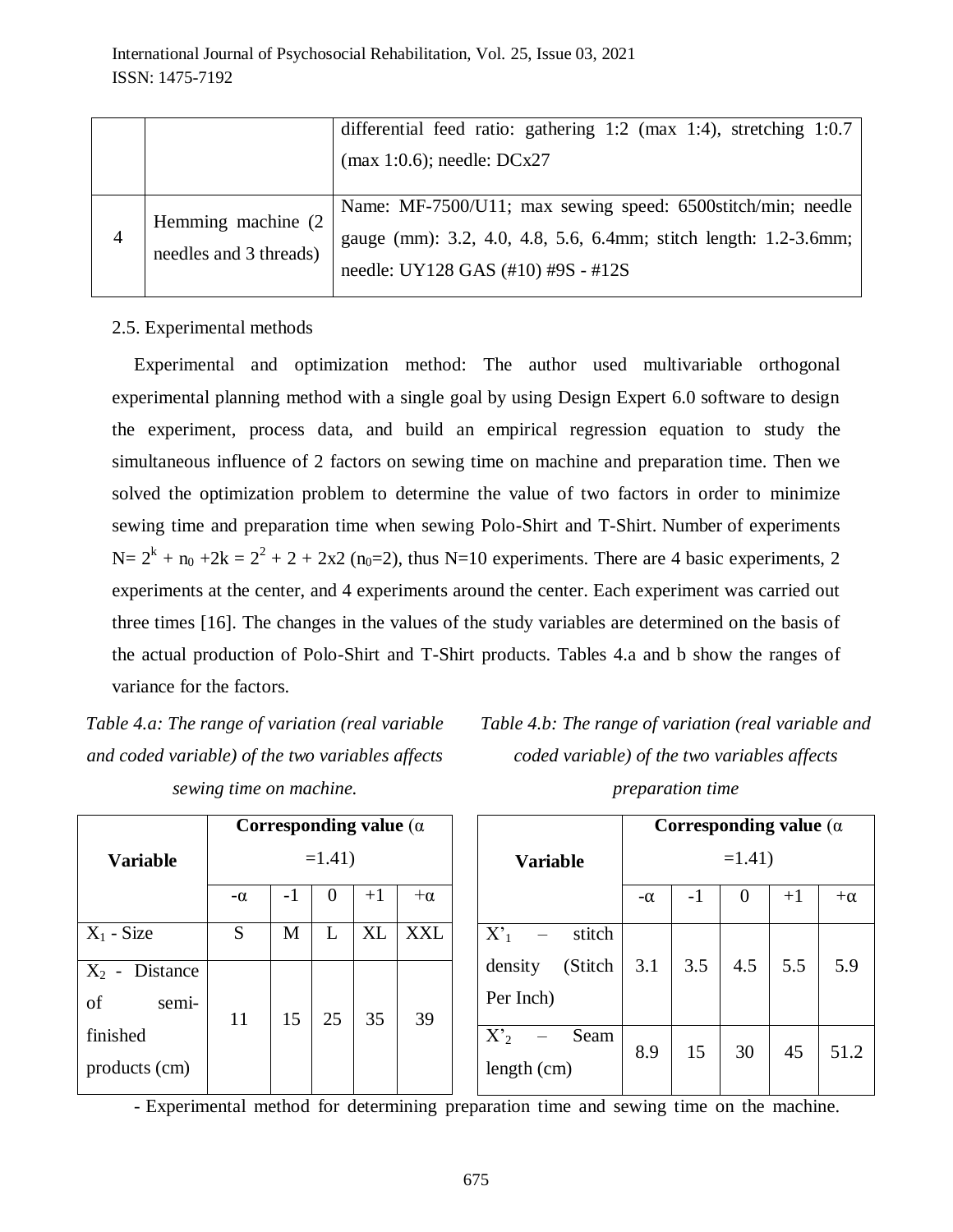Using the camera method to record images, time, and worker operating procedures. When sewing, use the stopwatch to determine the total time spent.

- Data processing method: Information will be obtained and analyzed using Excel 10 and Design Exper 6.0 software following the experimental phase.

- Determining the adjustment coefficient  $K_{TNT}$  between the actual value and the theoretically calculated value according to the MTM method and the GSD pre-determined time standard system. The  $K_{TNLT}$  adjustment coefficient is determined using the formula (3).  $Y_{TN}$  is sewing time on machine or preparation time (TMU) determined from experimental study.  $Y_{LT}$  is the sewing time on the machine or the preparation time (TMU) determined by the MTM method and the GSD system. The authors use the interpolation approach to validate codes that have not been checked. The average  $K_{TNLT}$ coefficient of the class of the codes was calculated, then the  $Y_{TN}$ interpolated value of these codes according to the formulas4 and 5 was determined.

$$
K_{TN/LT} = \frac{Y_{TN}}{Y_{LT}}(3); \overline{K}_{TN/LT} = \frac{1}{m} \sum_{j=1}^{m} K_j \quad (4); Y_{TN} = \overline{K}_{TN/LT}. Y_{LT} (5)
$$

The method of determining the data set of the sewing time valuesforvarious machines corresponding to the particular values of the variables wasbased on the empirical regression equations.The simultaneous influence of 2 factors (the stitches density and the seam length) on the sewing time using Design-Expert software was determined the value of the sewing time objective function on the machine (Y') when assigning a particular value to each level at the coding stages, as seen in Table 4.b.

### **3. Results and discussion**

3.1 The impact of several parameters on preparation time

*3.1.1 The survey results and the design of the empirical regression equation demonstrate the law of simultaneous influence of factors on the sewing preparation time of workers during the sewing process*

By using filming and timekeeping with an experimental matrix of 10 ways with 14 codes of preparation procedures, the experimental findings decided the preparation time in the sewing phase of 2 test materials,shown in the tables 5, 7, 9, 11, 13, and 15.To analyze the outcomes of the experiments, the Design Expert 6.0 tools was used, the program created experimental regression equations. The law of two variables had parallel effects among the size of the sewing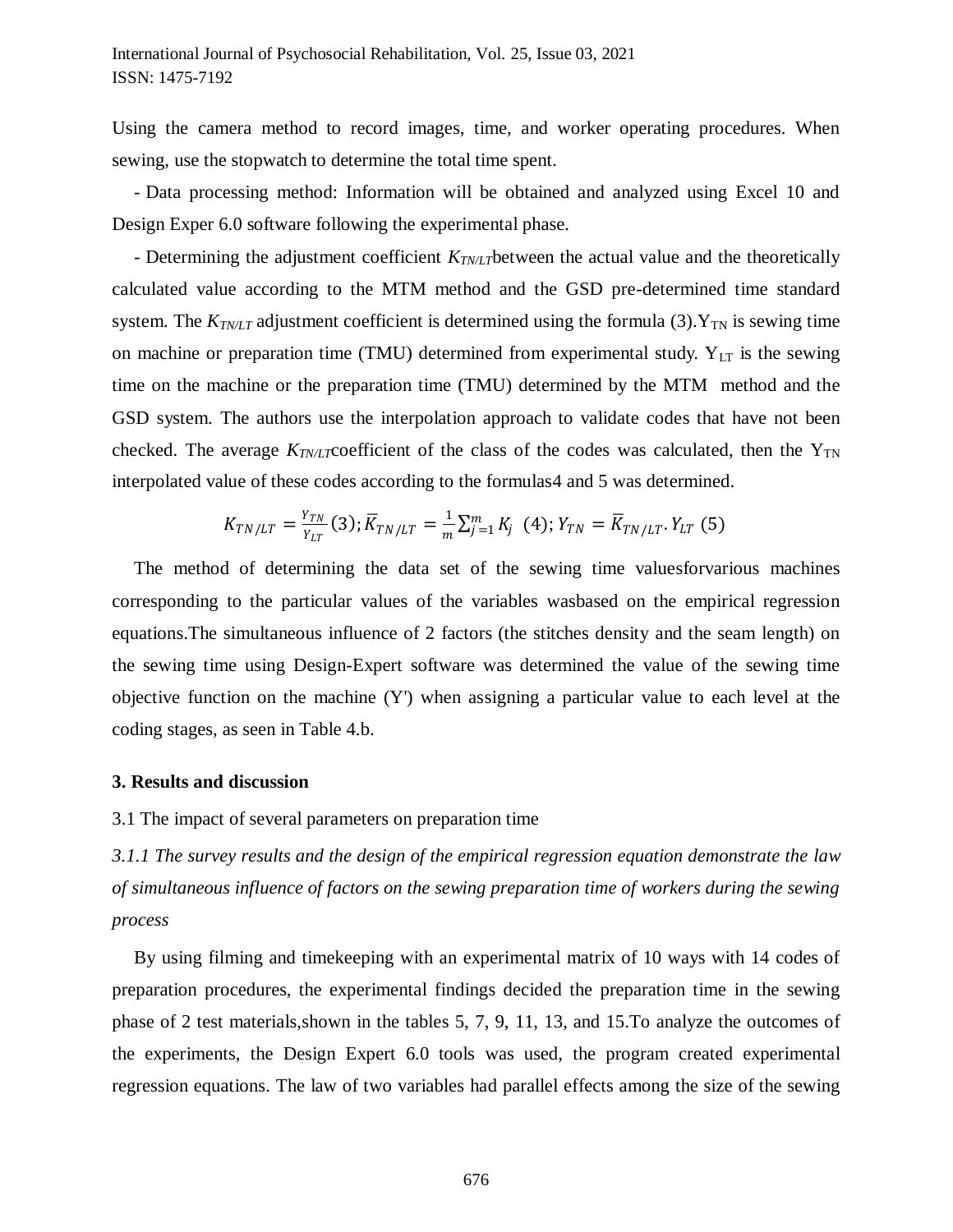component (size), the size of the semi-finished product, and the preparation time. The general structure of a two-variable regression equation is like  $Y = a_0 + a_1x_1 + a_2x_2$ . Y is the preparation time,  $x_1$  and  $x_2$  are the imaginary variable of the size of sewing parts (shirt size) and the distance to position the semi-finished piece, respectively. The coefficient of the regression equation for level 1 is  $a_1$  and  $a_0$ ,  $a_2$  is the average value of the preparation time. The results of the empirical regression equations for 14 codes of preparation time are presented in Tables 6, 8, 10, 11, 14 and 16.

- Aligning and adjusting - A codes

| NO.            |                | <b>Encrypted variable</b> | <b>Real variable</b> |       |       |             | $Y_{TN}$ (TMU) |             |
|----------------|----------------|---------------------------|----------------------|-------|-------|-------------|----------------|-------------|
|                | $x_1$          | $X_2$                     | $X_1$                | $X_2$ | AM2P  | <b>AJPT</b> | <b>ARPN</b>    | <b>APSH</b> |
| $\mathbf{1}$   | $-1$           | $-1$                      | M                    | 15    | 149.4 |             | 75.8           | 23.7        |
| $\overline{2}$ | $\mathbf{1}$   | $-1$                      | <b>XL</b>            | 15    | 152.4 |             | 79.2           | 26.7        |
| 3              | $-1$           | $+1$                      | M                    | 35    | 185.1 |             | 87.2           | 28.1        |
| $\overline{4}$ | $+1$           | $+1$                      | <b>XL</b>            | 35    | 189.2 |             | 89.4           | 31.4        |
| 5              | $-\alpha$      | $\overline{0}$            | S                    | 25    | 165.1 |             | 80.1           | 24.4        |
| 6              | $+\alpha$      | $\overline{0}$            | <b>XXL</b>           | 25    | 173.2 |             | 85.4           | 25.1        |
| 7              | $\overline{0}$ | $-\alpha$                 | L                    | 11    | 128.3 |             | 74.4           | 22.4        |
| 8              | $\overline{0}$ | $+\alpha$                 | L                    | 39    | 200.1 |             | 95.8           | 35.8        |
| 9              | $\overline{0}$ | $\overline{0}$            | L                    | 25    | 169.1 |             | 82.1           | 26.1        |
| 10             | $\overline{0}$ | $\overline{0}$            | L                    | 25    | 169.2 |             | 82.1           | 26.1        |

*Table 5: The preparation time for the active codes "aligning and adjusting"*

*Table 6: The results of building the empirical regression equation with the rule of simultaneous effects of 2 factors on the preparation time for the active code "aligning and adjusting".*

| Code | AM2P                     | ARPN                    | APSH                     |  |  |
|------|--------------------------|-------------------------|--------------------------|--|--|
|      | $Y = 168.3+$             | $Y = 8.1 +$             | $Y = 27 +$               |  |  |
| I TN | $2.3x_1+21.8x_2R^2=0.96$ | $1.6x_1+6.5x_2R^2=0.95$ | $0.9x_1+3.5x_2R^2=0.7.4$ |  |  |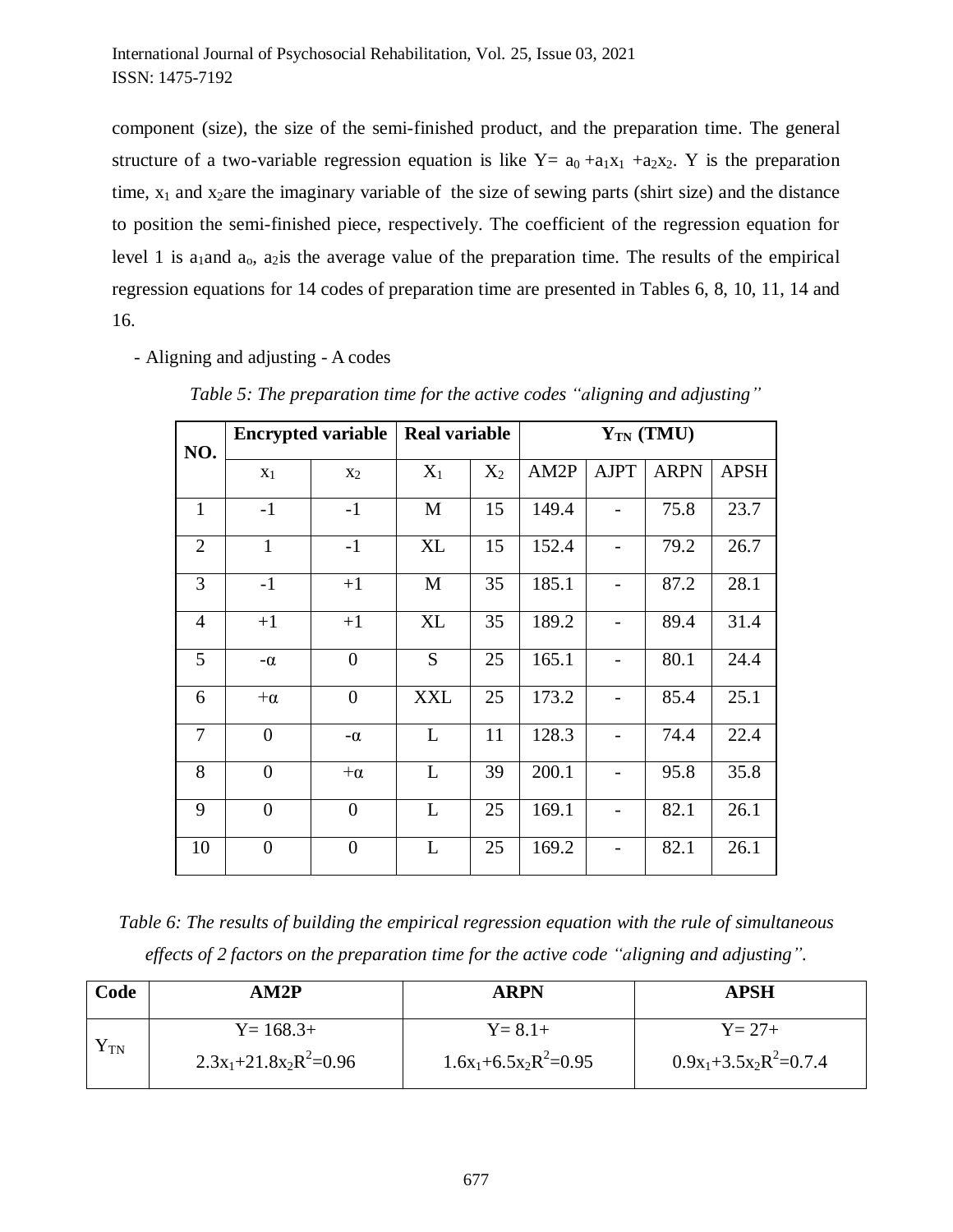## - Obtaining and Matching - M codes

| NO.            | <b>Encrypted</b><br>variable |                  |             | <b>Real variable</b> |                          | $Y_{TN}$ (TMU) |             |                          |                  |             |  |  |
|----------------|------------------------------|------------------|-------------|----------------------|--------------------------|----------------|-------------|--------------------------|------------------|-------------|--|--|
|                | $X_1$                        | X <sub>2</sub>   | $X_1$       | $X_2$                | MG <sub>2</sub> T        | MG2S           | <b>FOOT</b> | MAP1                     | MAP <sub>2</sub> | <b>MAPE</b> |  |  |
| $\mathbf{1}$   | $-1$                         | $-1$             | $\mathbf M$ | 15                   | $\overline{\phantom{0}}$ | 125.1          | 38.6        | $\overline{\phantom{a}}$ | 85.2             | 60.1        |  |  |
| 2              | $\mathbf{1}$                 | $-1$             | XL          | 15                   |                          | 135.1          | 52.4        |                          | 87.2             | 63.4        |  |  |
| 3              | $-1$                         | $+1$             | $\mathbf M$ | 35                   |                          | 183.2          | 43.6        |                          | 102.8            | 77.9        |  |  |
| $\overline{4}$ | $+$                          | $+1$             | XL          | 35                   |                          | 193.2          | 58.1        |                          | 110.1            | 80.1        |  |  |
| 5              | $-\alpha$                    | $\boldsymbol{0}$ | S           | 25                   | $\overline{\phantom{0}}$ | 175.1          | 48.1        | $\overline{\phantom{0}}$ | 90.2             | 65.1        |  |  |
| 6              | $+\alpha$                    | $\boldsymbol{0}$ | <b>XXL</b>  | 25                   | $\overline{\phantom{a}}$ | 180.1          | 57.1        | $\overline{\phantom{0}}$ | 98.1             | 71.1        |  |  |
| $\overline{7}$ | $\overline{0}$               | $-\alpha$        | L           | 11                   |                          | 120.4          | 32.4        | $\qquad \qquad -$        | 79.4             | 53.1        |  |  |
| 8              | $\overline{0}$               | $+\alpha$        | L           | 39                   |                          | 203.4          | 65.1        | $\overline{\phantom{0}}$ | 120.1            | 86.3        |  |  |
| 9              | $\overline{0}$               | $\boldsymbol{0}$ | L           | 25                   | $\overline{\phantom{0}}$ | 178.1          | 50.2        | $\overline{\phantom{0}}$ | 95.1             | 68.2        |  |  |
| 10             | $\overline{0}$               | $\overline{0}$   | L           | 25                   | $\overline{\phantom{0}}$ | 178.1          | 50.2        | $\qquad \qquad -$        | 95.2             | 68.3        |  |  |

*Table 7: The preparation time for the active codes "obtaining and matching"*

*Table 8: The results of building the empirical regression equation with the rule of simultaneous effects of 2 factors on the preparation time for the active code "obtaining and matching"*

| Code     | MG2S                                              | <b>FOOT</b>                                    | MAP <sub>2</sub>                            | <b>MAPE</b>                                     |
|----------|---------------------------------------------------|------------------------------------------------|---------------------------------------------|-------------------------------------------------|
| $Y_{TN}$ | $Y = 165.8 + 3.4 x_1 + 629.2$<br>$x_2 R^2 = 0.95$ | $Y = 49.3+$<br>$5.1x_1+7.1x_2$<br>$R^2 = 0.75$ | $Y = 96.3+$<br>$5.6x_1+12.3x_2R^2=$<br>0.94 | $Y = 69.5+$<br>$1.7x_1+10.2x_2$<br>$R^2 = 0.97$ |

- Forming shapes - Fcodes

*Table 9: The preparation time for the active codes "forming shapes"*

| NO. | Encrypted variable   Real variable |  | $Y_{TN}$ (TMU) |                    |  |  |
|-----|------------------------------------|--|----------------|--------------------|--|--|
|     | X2                                 |  |                | FFLD   FCRS   FUNF |  |  |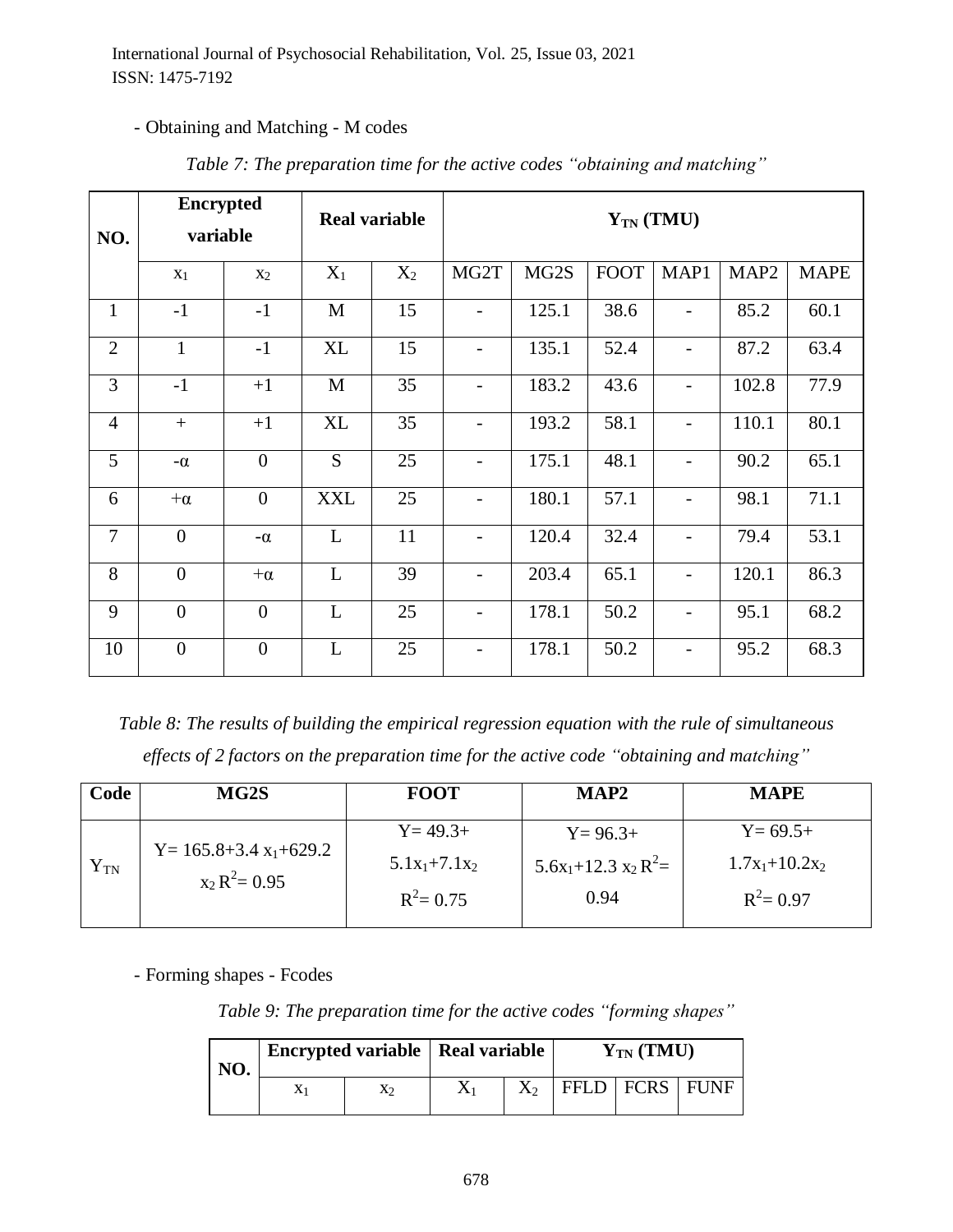| $\mathbf{1}$   | $-1$             | $-1$           | M            | 15 | 116.6 | 31.1 |  |
|----------------|------------------|----------------|--------------|----|-------|------|--|
| $\overline{2}$ | $\mathbf{1}$     | $-1$           | <b>XL</b>    | 15 | 120.1 | 31.8 |  |
| 3              | $-1$             | $+1$           | M            | 35 | 140.1 | 46.8 |  |
| $\overline{4}$ | $+$              | $+1$           | <b>XL</b>    | 35 | 146.8 | 48.1 |  |
| 5              | $-\alpha$        | $\overline{0}$ | S            | 25 | 130.2 | 36.8 |  |
| 6              | $+\alpha$        | $\overline{0}$ | <b>XXL</b>   | 25 | 137.1 | 40.1 |  |
| $\overline{7}$ | $\boldsymbol{0}$ | $-\alpha$      | $\mathbf{L}$ | 11 | 111.4 | 30.6 |  |
| 8              | $\overline{0}$   | $+\alpha$      | L            | 39 | 160.1 | 56.4 |  |
| 9              | $\boldsymbol{0}$ | $\overline{0}$ | L            | 25 | 133.4 | 38.2 |  |
| 10             | $\boldsymbol{0}$ | $\overline{0}$ | L            | 25 | 133.5 | 38.2 |  |

*Table 10: The results of building the empirical regression equation with the rule of simultaneous effects of 2 factors on the preparation time for the active code "forming shapes"*

| Code | FFLD                                                                  | <b>FCRS</b>                                                           |
|------|-----------------------------------------------------------------------|-----------------------------------------------------------------------|
| I TN | Y= 132.5+ 2.6x <sub>1</sub> +15.0x <sub>2</sub> R <sup>2</sup> = 0.97 | Y=39.8 + 0.83 x <sub>1</sub> +8.6x <sub>2</sub> R <sup>2</sup> = 0.93 |

- Get codes -G:

| NO.            |           | <b>Encrypted variable</b> | <b>Real variable</b> |       | $Y_{TN}(TMU)$            |      |      |             |             |             |  |  |  |
|----------------|-----------|---------------------------|----------------------|-------|--------------------------|------|------|-------------|-------------|-------------|--|--|--|
|                | $X_1$     | $X_2$                     | $X_1$                | $X_2$ | GP1E                     | GP1H | GP2H | <b>GPCO</b> | <b>GPOH</b> | <b>GPAG</b> |  |  |  |
| 1              | $-1$      | $-1$                      | M                    | 15    | $\overline{\phantom{0}}$ | 21.6 | 34.1 |             |             |             |  |  |  |
| 2              |           | $-1$                      | <b>XL</b>            | 15    |                          | 22.1 | 35.2 |             | -           |             |  |  |  |
| 3              | $-1$      | $+1$                      | M                    | 35    |                          | 26.4 | 39.1 |             |             |             |  |  |  |
| $\overline{4}$ | $+$       | $+1$                      | XL                   | 35    |                          | 27.1 | 40.1 |             | -           |             |  |  |  |
| 5              | $-\alpha$ | $\overline{0}$            | S                    | 25    |                          | 23.1 | 36.4 |             |             |             |  |  |  |
| 6              | $+\alpha$ | $\overline{0}$            | <b>XXL</b>           | 25    |                          | 25.2 | 38.3 |             |             |             |  |  |  |

*Table 11: The preparation time for the active codes "get"*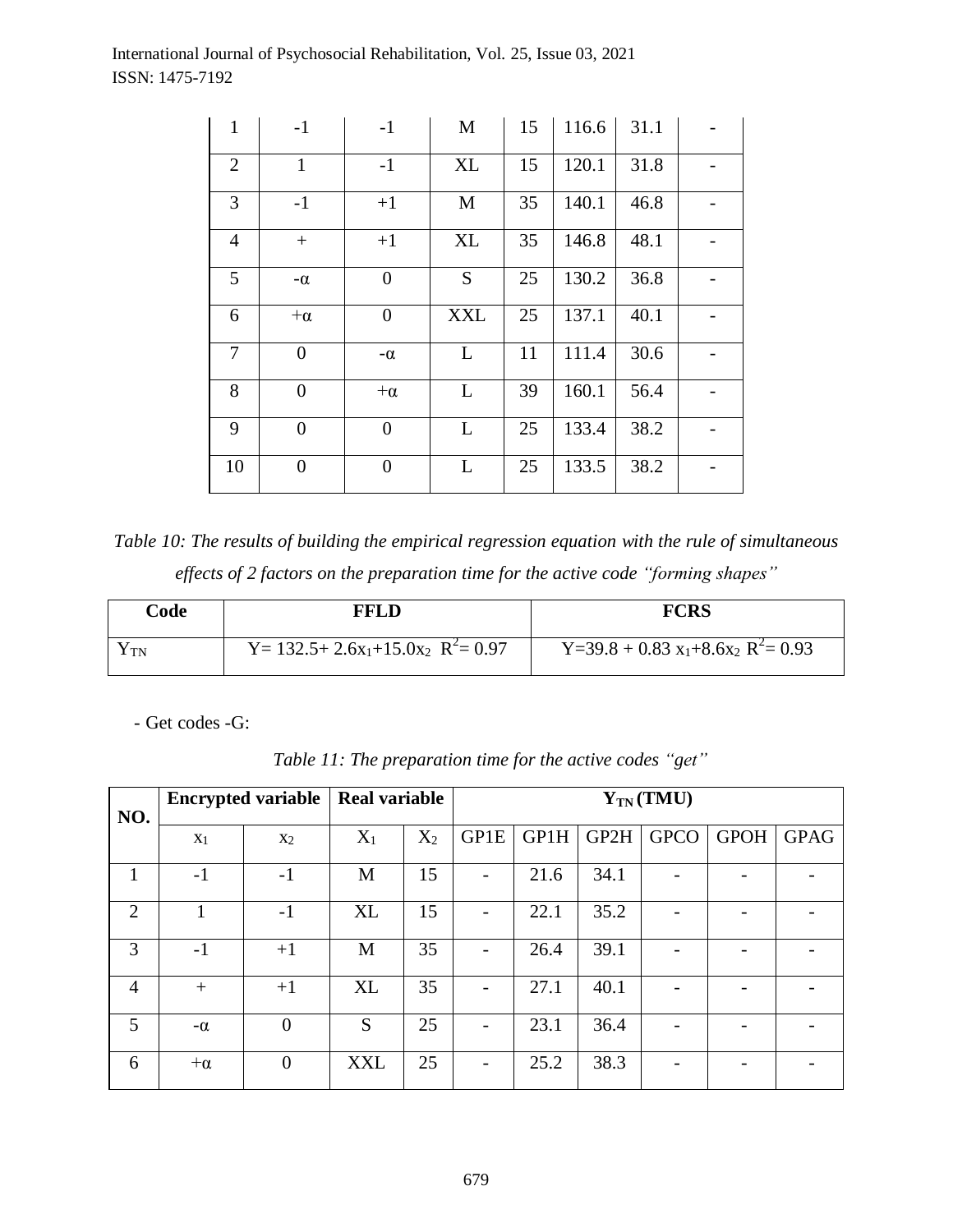|    | $-\alpha$ |     |               | L   11   -   19.4   31.7 | $\overline{\phantom{a}}$ |  |
|----|-----------|-----|---------------|--------------------------|--------------------------|--|
|    | $+\alpha$ | 39  | $30.2$ 43.1   |                          |                          |  |
|    |           | 125 | $-$ 24.2 37.6 |                          |                          |  |
| 10 |           | 25  | $24.3$ 37.5   |                          |                          |  |

*Table 12: The results of building the empirical regression equation with the rule of simultaneous effects of 2 factors on the preparation time for the active code "get"*

| Code      | GP1H                                                                                                                                          | GP2H |
|-----------|-----------------------------------------------------------------------------------------------------------------------------------------------|------|
| <b>TN</b> | Y = 24.35+ 0.5x <sub>1</sub> +3.1x <sub>2</sub> R <sup>2</sup> = 0.94   Y = 37.2+ 0.6 x <sub>1</sub> +3.3x <sub>2</sub> R <sup>2</sup> = 0.94 |      |

- Put codes - P:

| NO.            |                | <b>Encrypted variable</b> |             | <b>Real variable</b><br>$Y_{TN}$ (TMU) |      |             |             |      |                  |  |
|----------------|----------------|---------------------------|-------------|----------------------------------------|------|-------------|-------------|------|------------------|--|
|                | $X_1$          | $X_2$                     | $X_1$       | $X_2$                                  | PPAL | <b>PPOH</b> | <b>PPST</b> | PPL1 | PPL <sub>2</sub> |  |
| $\mathbf{1}$   | $-1$           | $-1$                      | M           | 15                                     | 9.7  |             | 13.6        |      |                  |  |
| $\overline{2}$ | $\mathbf{1}$   | $-1$                      | <b>XL</b>   | 15                                     | 10.2 |             | 13.5        |      |                  |  |
| 3              | $-1$           | $\mathbf{1}$              | $\mathbf M$ | 35                                     | 16.7 |             | 16.5        |      |                  |  |
| $\overline{4}$ | $+$            | $\mathbf{1}$              | XL          | 35                                     | 17.7 |             | 16.4        |      |                  |  |
| 5              | $-\alpha$      | $\overline{0}$            | S           | 25                                     | 14.6 |             | 14.3        |      |                  |  |
| 6              | $+\alpha$      | $\overline{0}$            | <b>XXL</b>  | 25                                     | 16.2 |             | 14.4        |      |                  |  |
| 7              | $\overline{0}$ | $-\alpha$                 | L           | 11                                     | 9.1  |             | 11.1        |      |                  |  |
| 8              | $\overline{0}$ | $+\alpha$                 | L           | 39                                     | 18.2 |             | 17.2        |      |                  |  |
| 9              | $\overline{0}$ | $\overline{0}$            | L           | 25                                     | 15.3 |             | 14.7        |      |                  |  |
| 10             | $\overline{0}$ | $\overline{0}$            | L           | 25                                     | 15.2 |             | 14.8        |      |                  |  |

*Table 13: The preparation time for the active codes "put"*

*Table 14: The results of building the empirical regression equation with the rule of simultaneous effects of 2 factors on the preparation time for the active code "put"*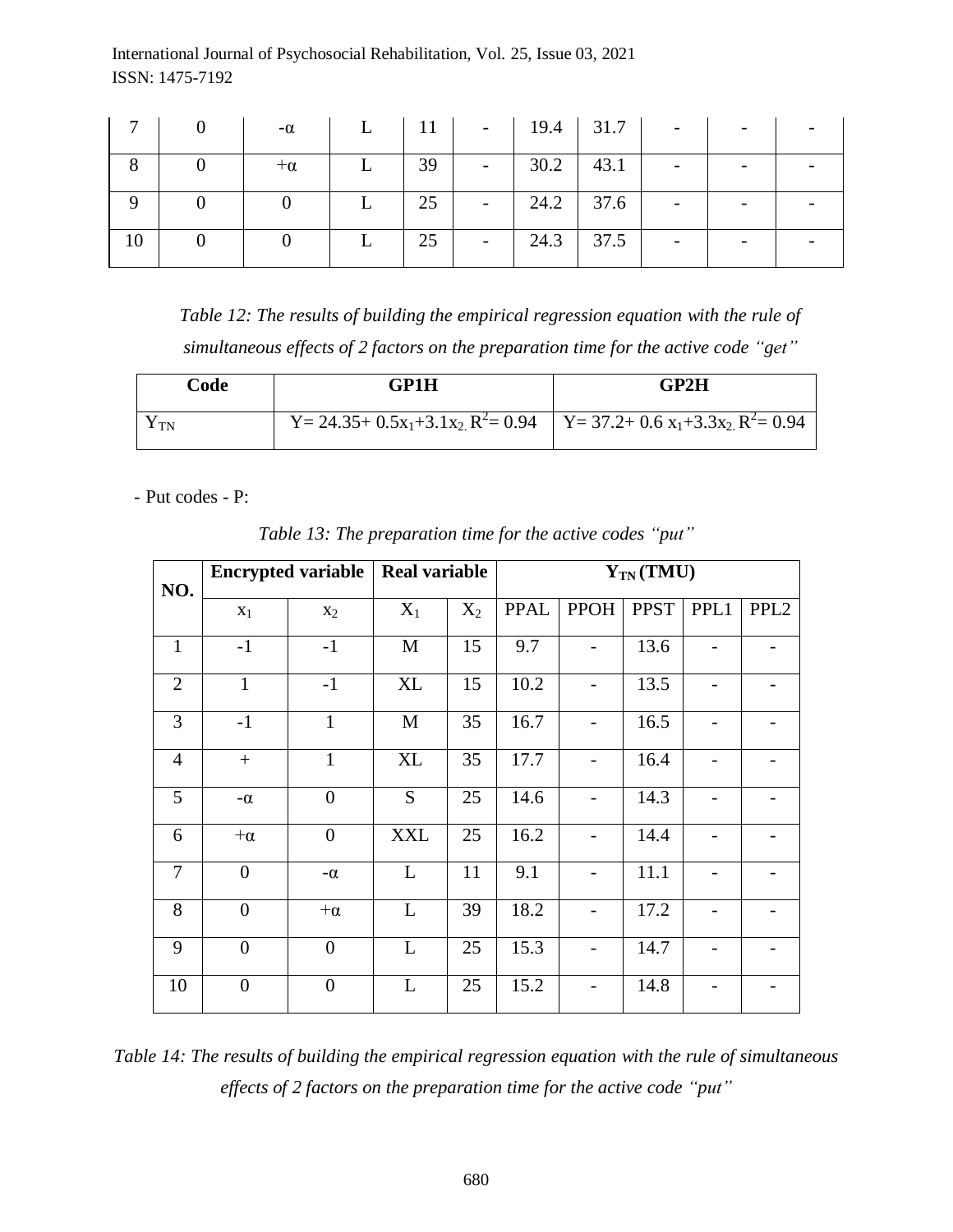| Mã code | <b>PPAL</b>                             | PPST                                                 |
|---------|-----------------------------------------|------------------------------------------------------|
| I TN    | $Y = 14.2 + 0.5x_1 + 3.4x_2 R^2 = 0.96$ | Y = 14.7-0.01 $x_1$ +1.8 $x_2$ R <sup>2</sup> = 0.95 |

- Asiding- A codes

| NO.            |                  | <b>Encrypted variable</b> | <b>Real variable</b> |       | $Y_{TN}$ (TMU) |      |  |
|----------------|------------------|---------------------------|----------------------|-------|----------------|------|--|
|                | $X_1$            | X <sub>2</sub>            | $X_1$                | $X_2$ | AS2H           | AS1H |  |
| $\mathbf{1}$   | $-1$             | $-1$                      | M                    | 15    | 53.6           |      |  |
| $\overline{2}$ | $\mathbf{1}$     | $-1$                      | XL                   | 15    | 53.8           |      |  |
| 3              | $-1$             | $\mathbf{1}$              | M                    | 35    | 56.4           |      |  |
| $\overline{4}$ | $\mathbf{1}$     | $\mathbf{1}$              | XL                   | 35    | 56.8           |      |  |
| 5              | $-1.41$          | $\overline{0}$            | S                    | 25    | 54.8           |      |  |
| 6              | 1.41             | $\overline{0}$            | <b>XXL</b>           | 25    | 55.4           |      |  |
| $\tau$         | $\boldsymbol{0}$ | $-1.41$                   | L                    | 11    | 50.4           |      |  |
| 8              | $\boldsymbol{0}$ | 1.41                      | L                    | 39    | 66.1           |      |  |
| 9              | $\overline{0}$   | $\overline{0}$            | L                    | 25    | 55.2           |      |  |
| 10             | $\overline{0}$   | $\overline{0}$            | L                    | 25    | 55.1           |      |  |

*Table 15: The preparation time for the active codes "asiding"*

*Table 16: The results of building the empirical regression equation with the rule of simultaneous effects of 2 factors on the preparation time for the active code "asiding"*

| Code | AS2H                                     |
|------|------------------------------------------|
| TN   | $Y = 55.7 + 0.2x_1 + 3.5x_2$ $R^2 = 0.7$ |

The relationamong the  $Y_{TN}$ ,  $x_1$  and  $x_2$  is represented by the  $R_2$  coefficient. R value varies from 0.7 to 0.97, whichdemonstrates a strong connection between the experimental and theoretical models.As a result, it can ensure the preparation time (MG2S, FOOT, MAP2, MAPE, AM2P, ARPN, APSH, FFLD, FCRS, AS2H, GP1H, GP2H, PPAL, PPST) and  $x_1$ ,  $x_2$  have a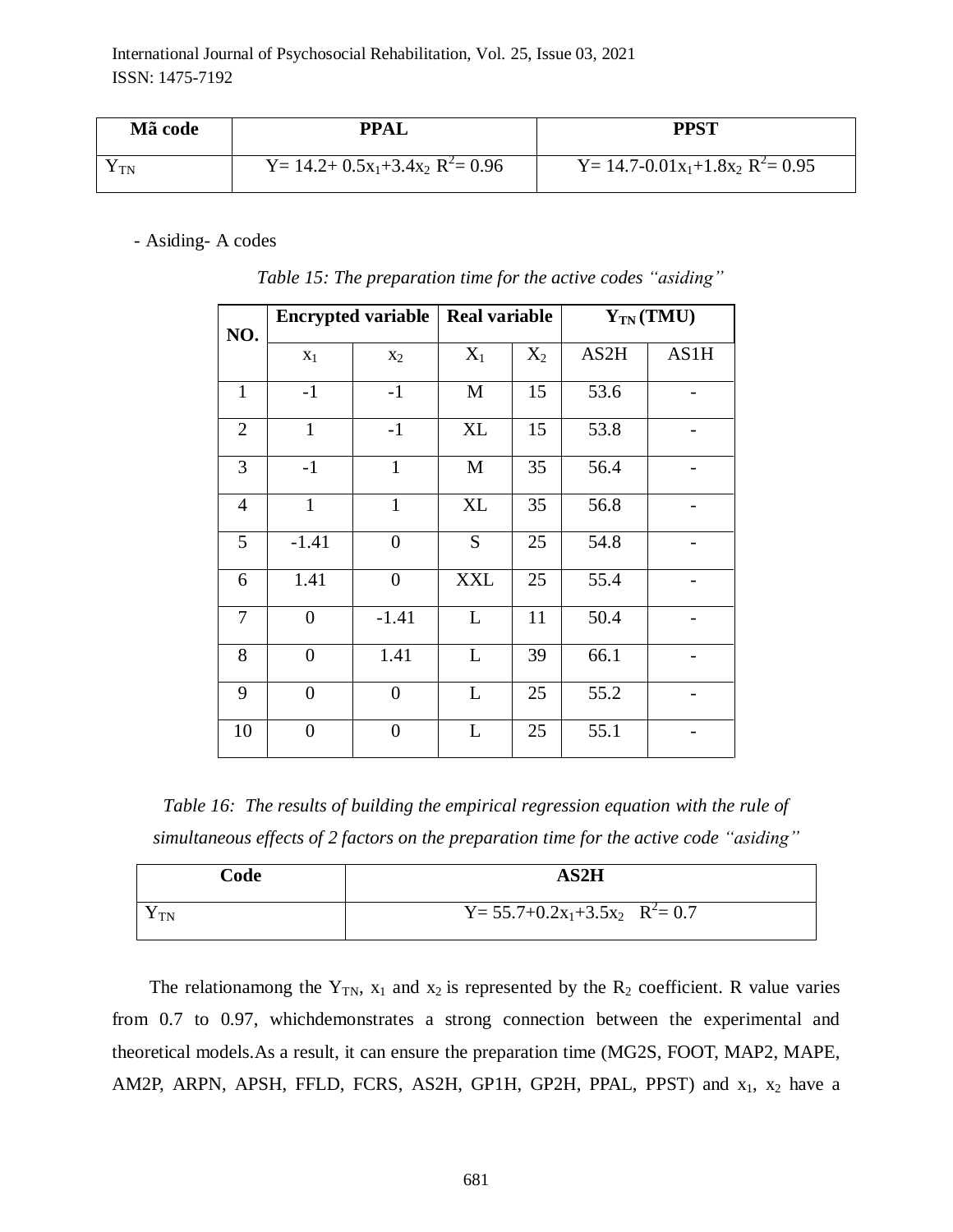strong relationship. The general structure of a two-variable regression equation is  $Y = a_0 + a_1x_1$  $+a_2x_2$ . Considering the coefficients of the regression equation lever 1  $a_1$ ,  $a_2$ , the absolute value of the coefficient  $a_2$  is larger than  $a_1$ ,  $|a_1| < |a_2|$ . Therefore, it can be deduced that  $x_2$  or the distance has the most impact on the preparation time Y.

*3.1.2. The results of determining the optimal value of the factors to ensure that the preparation sewing time of workers in the process of sewing is minimal*

The optimization problem was solved using the Design Expert 6.0 program, based on the analytical regression equation, the impact law of two variables, namely the size of the sewing part and the distance of the sewing part so that the preparation time  $Y_{TN}$  was min. Then, using formula number (2) for 14 codes (MG2S, FOOT, MAP2, MAPE, AM2P, ARPN, APSH, FFLD, FCRS, AS2H, GP1H, GP2H, PPAL, PPST) to determine the adjusted coefficients between the experimental values and the theoretical calculation time values on the preparation time (*KTN/LT*). For the codes that has not been tested, the authors used the interpolation method to determine the coefficient K by formula number (3) and  $Y_{TN}$  by formula number (4). Tables 17, 18, 19, 20, 21 and 22 show the results of the calculations.

|       | <b>Code AM2P</b>        |          |          |                    | <b>Code ARPN</b> |          |          | <b>Code APSH</b>   |                |          |          | $\overline{K}_{TN/LT}$ | Code<br><b>AJPT</b>                                  |          |
|-------|-------------------------|----------|----------|--------------------|------------------|----------|----------|--------------------|----------------|----------|----------|------------------------|------------------------------------------------------|----------|
| $X_1$ | $X_2$                   | $Y_{TN}$ | $Y_{LT}$ | $K_{\text{TN/LT}}$ | $X_2$            | $Y_{TN}$ | $Y_{LT}$ | $K_{\text{TN/LT}}$ | X <sub>2</sub> | $Y_{TN}$ | $Y_{LT}$ | $K_{\rm TN/L}$<br>T    | $\mathbf{K}_{\mathbf{T} \mathbf{N} \mathbf{L}}$<br>T | $Y_{TN}$ |
| S     | 15.<br>$\boldsymbol{0}$ | 134.3    | 61.0     | 2.2                | 15.1             | 74.4     | 75.0     | 1.0                | 15.1           | 64.2     | 24.0     | 2.7                    | 2.0                                                  | 84.1     |
| M     | 15.<br>$\boldsymbol{0}$ | 135.3    | 61.0     | 2.2                | 15.1             | 75.1     | 75.0     | 1.0                | 15.1           | 64.6     | 24.0     | 2.7                    | 2.0                                                  | 84.7     |
| L     | 15.<br>$\boldsymbol{0}$ | 137.6    | 61.0     | 2.3                | 15.1             | 76.7     | 75.0     | 1.0                | 15.1           | 65.5     | 24.0     | 2.7                    | 2.0                                                  | 86.1     |
| XL    | 15.<br>$\boldsymbol{0}$ | 139.9    | 61.0     | 2.3                | 15.1             | 78.3     | 75.0     | 1.0                | 15.1           | 66.4     | 24.0     | 2.8                    | 2.0                                                  | 87.5     |

*Table 17: The results of calculating the adjustment coefficient between real-time and the theoretical calculation time for "aligning and adjusting"*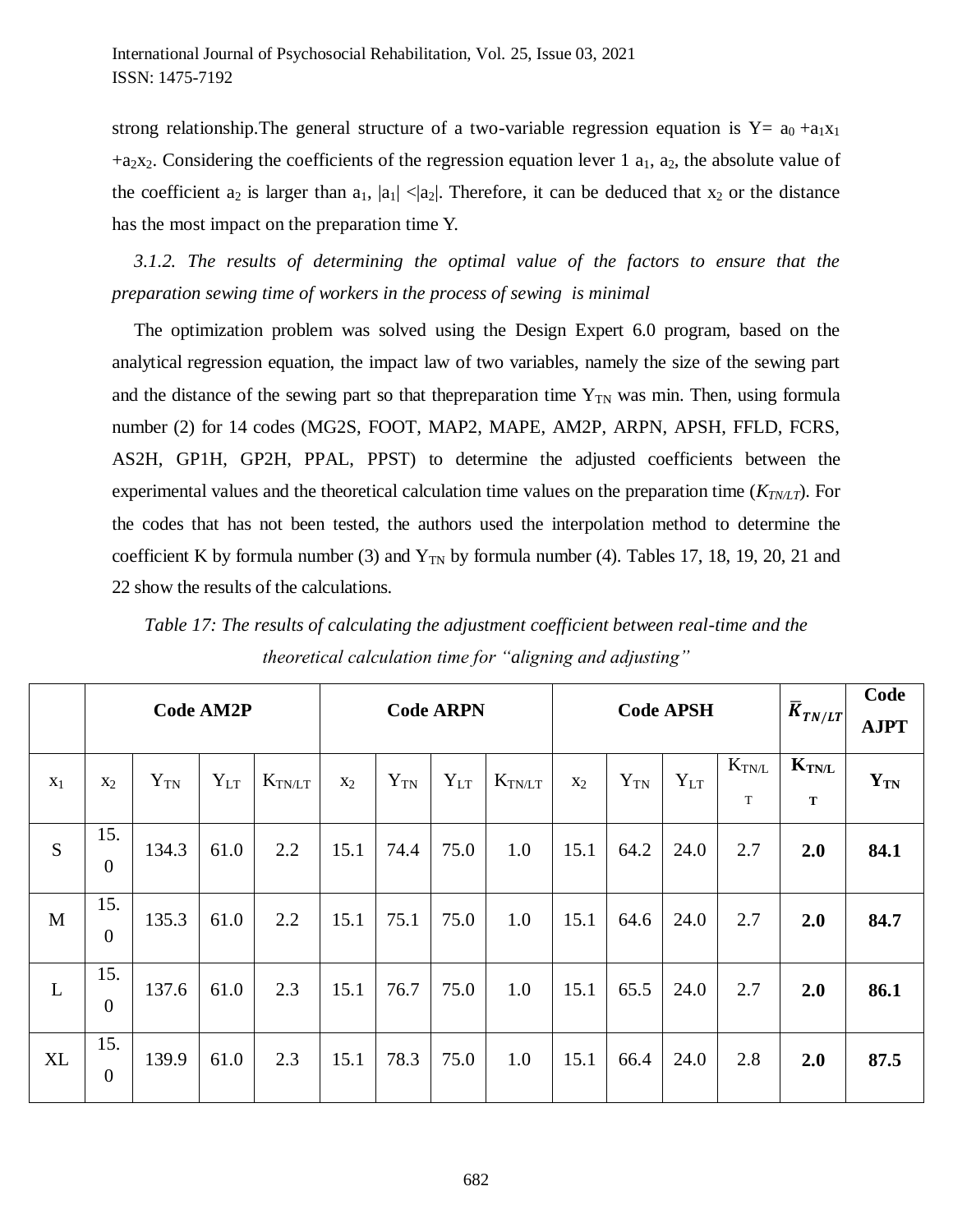| <b>XXL</b> | 19. | 134.3 | 61.0 | $\cap$<br>2.2 | 15.1 | 74.4 | 75.0 | 1.0 | 15.1 | 64.2 | 24.0 | $\sim$ $\sim$<br>$\mathcal{L}$ . $\mathcal{L}$ | 2.0 | 84.1 |
|------------|-----|-------|------|---------------|------|------|------|-----|------|------|------|------------------------------------------------|-----|------|
|------------|-----|-------|------|---------------|------|------|------|-----|------|------|------|------------------------------------------------|-----|------|

*Table 18: The results of calculating the adjustment coefficient between real-time and the theoretical calculation time for "obtaining and matching"* 

|           |       |          | <b>Code MG2S</b> | <b>Code FOOT</b> |       |                |          |                 |  |  |
|-----------|-------|----------|------------------|------------------|-------|----------------|----------|-----------------|--|--|
| $X_1$     | $X_2$ | $Y_{TN}$ | $Y_{LT}$         | $K_{\rm TN/LT}$  | $X_2$ | ${\rm Y_{TN}}$ | $Y_{LT}$ | $K_{\rm TN/LT}$ |  |  |
| S         | 15.0  | 131.8    | 107.0            | 1.2              | 15.0  | 35.0           | 38.0     | 0.9             |  |  |
| M         | 15.0  | 133.2    | 107.0            | 1.2              | 15.0  | 37.1           | 38.0     | 1.0             |  |  |
| L         | 15.0  | 136.6    | 107.0            | 1.3              | 15.0  | 42.2           | 38.0     | 1.1             |  |  |
| <b>XL</b> | 15.0  | 140.0    | 107.0            | 1.3              | 15.0  | 47.3           | 38.0     | 1.2             |  |  |
| XXL       | 15.0  | 131.8    | 107.0            | 1.2              | 15.0  | 35.0           | 38.0     | 0.9             |  |  |

|           |       |          | <b>Code MAP2</b> |                 | <b>Code MAPE</b> |          |                |             |  |  |  |
|-----------|-------|----------|------------------|-----------------|------------------|----------|----------------|-------------|--|--|--|
| $X_1$     | $X_2$ | $Y_{TN}$ | $Y_{LT}$         | $K_{\rm TN/LT}$ | $X_2$            | $Y_{TN}$ | ${\rm Y_{LT}}$ | $K_{TN/LT}$ |  |  |  |
| S         | 15.0  | 76.1     | 69.0             | 1.1             | 15.0             | 56.9     | 50.0           | 1.1         |  |  |  |
| M         | 15.0  | 78.4     | 69.0             | 1.1             | 15.0             | 57.6     | 50.0           | 1.2         |  |  |  |
| L         | 15.0  | 84.0     | 69.0             | 1.2             | 15.0             | 59.3     | 50.0           | 1.2         |  |  |  |
| <b>XL</b> | 15.0  | 89.6     | 69.0             | 1.3             | 15.0             | 61.0     | 50.0           | 1.2         |  |  |  |
| XXL       | 15.0  | 76.1     | 69.0             | 1.1             | 15.0             | 56.9     | 50.0           | 1.1         |  |  |  |

*Table 19: The results of calculating the adjustment coefficient between real-time and the theoretical calculation time for "aligning and adjusting"* 

|       |       |          | <b>Code FFLD</b> |             |       |                | <b>Code FCRS</b> |                    | $\overline{K}_{TN/LT}$ | Code<br><b>FUNF</b> |
|-------|-------|----------|------------------|-------------|-------|----------------|------------------|--------------------|------------------------|---------------------|
| $X_1$ | $X_2$ | $Y_{TN}$ | ${\rm Y_{LT}}$   | $K_{TN/LT}$ | $x_2$ | ${\rm Y_{TN}}$ | $Y_{LT}$         | $K_{\text{TN/LT}}$ | <b>KTN/LT</b>          | ${\bf Y_{TN}}$      |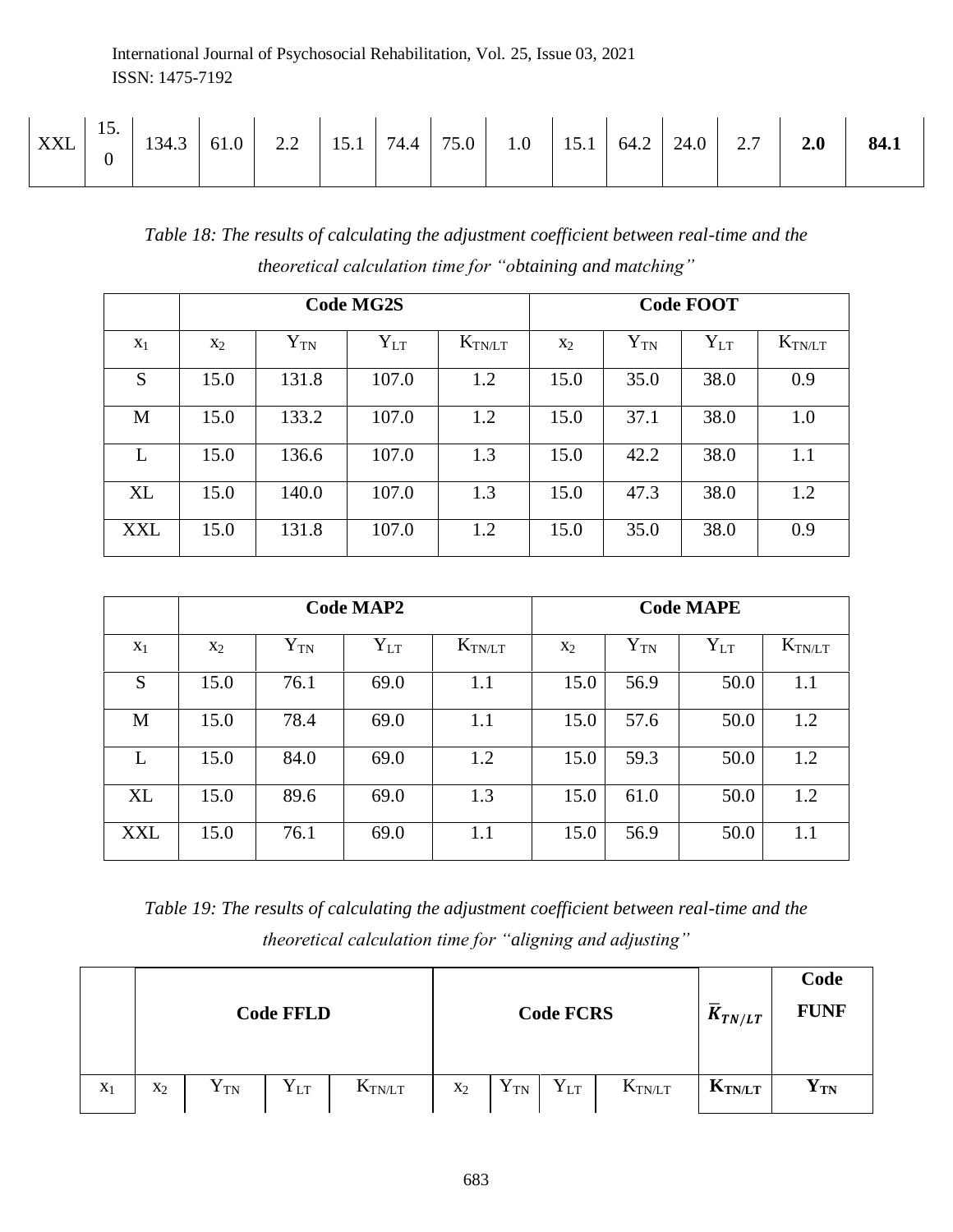| ΔD  | 15.0 | 113.8 | 43.0 | 2.6 | 15.2 | 30.2 | 28.0          | 1.1 | 1.9 | 42.8 |
|-----|------|-------|------|-----|------|------|---------------|-----|-----|------|
| M   | 15.0 | 114.9 | 43.0 | 2.7 | 15.2 |      | $30.5$   28.0 | 1.1 | 1.9 | 43.3 |
|     | 15.0 | 117.5 | 43.0 | 2.7 | 15.2 | 31.4 | 28.0          | 1.1 | 1.9 | 44.3 |
| XL  | 15.0 | 120.1 | 43.0 | 2.8 | 15.2 | 32.2 | 28.0          | 1.2 | 2.0 | 45.3 |
| XXL | 15.0 | 113.8 | 43.0 | 2.6 | 15.2 | 30.2 | 28.0          | 1.1 | 1.9 | 42.8 |

*Table 20: The results of calculating the adjustment coefficient between real-time and the theoretical calculation time for "get data"*

|            |                |          |                  |             |       |                  |          |             | $+ \overline{K}_{TN/LT}$ | Code        | Code        | Code           | Code        |
|------------|----------------|----------|------------------|-------------|-------|------------------|----------|-------------|--------------------------|-------------|-------------|----------------|-------------|
|            |                |          | <b>Code GP1H</b> |             |       | <b>Code GP2H</b> |          |             |                          | <b>GP1E</b> | <b>GPCO</b> | <b>GPOH</b>    | <b>GPAG</b> |
| $X_1$      | X <sub>2</sub> | $Y_{TN}$ | $K_{TN/LT}$      | $K_{TN/LT}$ | $X_2$ | $Y_{TN}$         | $Y_{LT}$ | $K_{TN/LT}$ | $K_{TN/LT}$              | $Y_{TN}$    | $Y_{TN}$    | ${\bf Y_{TN}}$ | $Y_{TN}$    |
| S          | 15.0           | 20.5     | 20.0             | 1.0         | 15.0  | 33.1             | 33.0     | 1.0         | 1.0                      | 14.2        | 9.1         | 6.1            | 10.1        |
| M          | 15.0           | 20.8     | 20.0             | 1.0         | 15.0  | 33.3             | 33.0     | 1.0         | 1.0                      | 14.3        | 9.2         | 6.1            | 10.2        |
| L          | 15.0           | 21.3     | 20.0             | 1.1         | 15.0  | 33.9             | 33.0     | 1.0         | 1.0                      | 14.6        | 9.4         | 6.3            | 10.4        |
| <b>XL</b>  | 15.0           | 21.8     | 20.0             | 1.1         | 15.0  | 34.5             | 33.0     | 1.0         | 1.1                      | 14.9        | 9.6         | 6.4            | 10.7        |
| <b>XXL</b> | 15.0           | 20.5     | 20.0             | 1.0         | 15.0  | 33.1             | 33.0     | 1.0         | 1.0                      | 14.2        | 9.1         | 6.1            | 10.1        |

*Table 21: The results of calculating the adjustment coefficient between real-time and the theoretical calculation time for "put data"*

|       |                  |                |                  |               |                  |          |                  |             |                           | Code       | Code             | Code              |
|-------|------------------|----------------|------------------|---------------|------------------|----------|------------------|-------------|---------------------------|------------|------------------|-------------------|
|       |                  |                |                  |               |                  |          |                  |             | $\overline{K}_{TN/LT}$    | <b>PPL</b> | <b>PPL</b>       | <b>PPO</b>        |
|       |                  |                | <b>Code PPAL</b> |               |                  |          | <b>Code PPST</b> |             |                           | 1          | $\boldsymbol{2}$ | $\bf H$           |
|       | X <sub>2</sub>   | ${\rm Y_{TN}}$ | $K_{TN/L}$       | $K_{\rm TNL}$ | $X_2$            | $Y_{TN}$ | $Y_{LT}$         | $K_{T N/L}$ | $K_{\text{TN}/\text{/L}}$ | $Y_{TN}$   | ${\bf Y_{TN}}$   | $\mathbf{Y_{TN}}$ |
| $X_1$ |                  |                | T                | $\mathbf T$   |                  |          |                  | T           | T                         |            |                  |                   |
|       | 15.              | 10.            |                  |               | 15.              | 12.      | 14.              |             |                           |            |                  |                   |
| S     | $\boldsymbol{0}$ | 1              | 10.0             | 1.0           | $\boldsymbol{0}$ | 9        | $\boldsymbol{0}$ | 0.9         | 1.0                       | 26.1       | 45.4             | 5.8               |
| M     | 15.              | 10.            | 10.0             | 1.0           | 15.              | 12.      | 14.              | 0.9         | 1.0                       | 26.4       | 45.9             | 5.9               |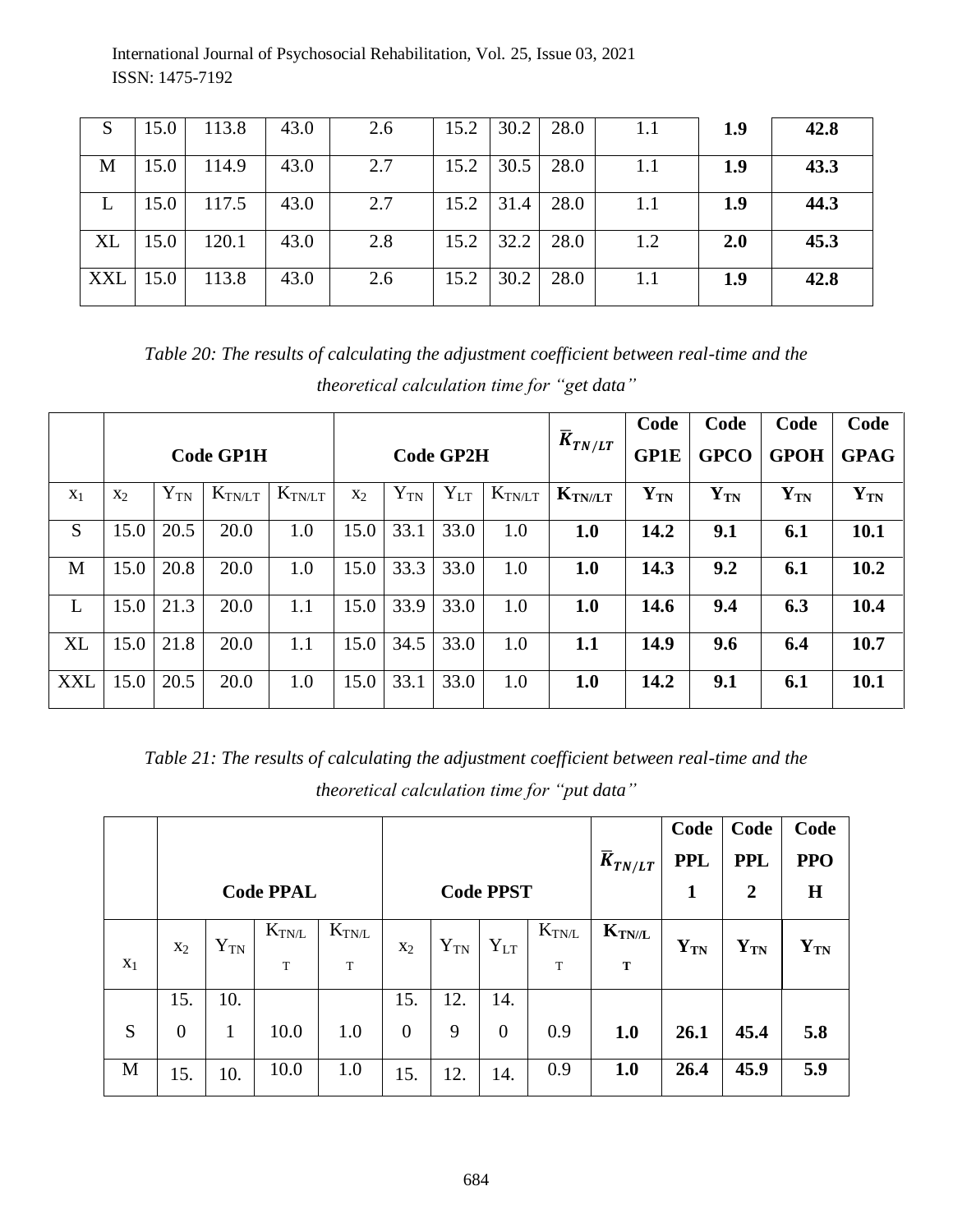|    | $\overline{0}$ | 3            |      |     | $\theta$       | 9   | $\overline{0}$ |     |     |      |      |     |
|----|----------------|--------------|------|-----|----------------|-----|----------------|-----|-----|------|------|-----|
|    | 15.            | 10.          |      |     | 15.            | 12. | 14.            |     |     |      |      |     |
|    | $\overline{0}$ | 8            | 10.0 | 1.1 | $\overline{0}$ | 9   | $\overline{0}$ | 0.9 | 1.0 | 27.0 | 47.0 | 6.0 |
|    | 15.            | 11.          |      |     | 15.            | 12. | 14.            |     |     |      |      |     |
| XL | $\mathbf{0}$   | 3            | 10.0 | 1.1 | $\overline{0}$ | 9   | $\mathbf{0}$   | 0.9 | 1.0 | 27.7 | 48.2 | 6.2 |
| XX | 15.            | 10.          |      |     | 15.            | 12. | 14.            |     |     |      |      |     |
| L  | $\overline{0}$ | $\mathbf{1}$ | 10.0 | 1.0 | $\overline{0}$ | 9   | $\mathbf{0}$   | 0.9 | 1.0 | 26.1 | 45.4 | 5.8 |

*Table 22: The results of calculating the adjustment coefficient between real-time and the theoretical calculation time for "asiding"*

|            |       |          | <b>Code AS2H</b>   |                    | $\overline{K}_{TN/LT}$ | Code<br><b>AS1H</b> |
|------------|-------|----------|--------------------|--------------------|------------------------|---------------------|
| $X_1$      | $X_2$ | $Y_{TN}$ | $K_{\text{TN/LT}}$ | $K_{\text{TN/LT}}$ | $K_{TN/\!/\!LT}$       | ${\bf Y_{TN}}$      |
| S          | 15.0  | 51.9     | 42.0               | 1.2                | 1.2                    | 28.4                |
| M          | 15.0  | 52.0     | 42.0               | 1.2                | 1.2                    | 28.5                |
| L          | 15.0  | 52.2     | 42.0               | 1.2                | 1.2                    | 28.6                |
| <b>XL</b>  | 15.0  | 52.4     | 42.0               | 1.2                | 1.2                    | 28.7                |
| <b>XXL</b> | 15.0  | 51.9     | 42.0               | 1.2                | 1.2                    | 28.4                |

From the resultant table, we could determine the optimum values of factors  $x_1$  and  $x_2$  to ensure that the preparation time minimal,while finding sets of numbers related to the stitching distance, size of the product, and making sure the preparation time is always feasible. The realtime and the theoretical time are vastly different. Table 23 shows the adjusting coefficient of time values  $K_{\text{TN}}$  for the codes when sewing Polo-Shirt and T-Shirt items from single fabrics.

*Table 23: The results of calculating the adjustment coefficient between real-time and the theoretical calculation time for preparation codes*

| Code | -TN/LT<br>V.<br>the contract of the contract of the | ode | TN/L'1<br>. .<br>the contract of the contract of the contract of | Code | 1 N/L1<br>. .<br>the contract of the contract of the | Code | $\mathbf{\Lambda}_{\mathrm{TN/LT}}$<br>--<br>the contract of the contract of the | $C$ ode | <b>NTN/LT</b><br>I'N/L'I<br>the contract of the contract of the con- | $\cup$ ode | $\mathbf{r}$<br>$+$ $-$<br>IN.<br>. . |
|------|-----------------------------------------------------|-----|------------------------------------------------------------------|------|------------------------------------------------------|------|----------------------------------------------------------------------------------|---------|----------------------------------------------------------------------|------------|---------------------------------------|
|------|-----------------------------------------------------|-----|------------------------------------------------------------------|------|------------------------------------------------------|------|----------------------------------------------------------------------------------|---------|----------------------------------------------------------------------|------------|---------------------------------------|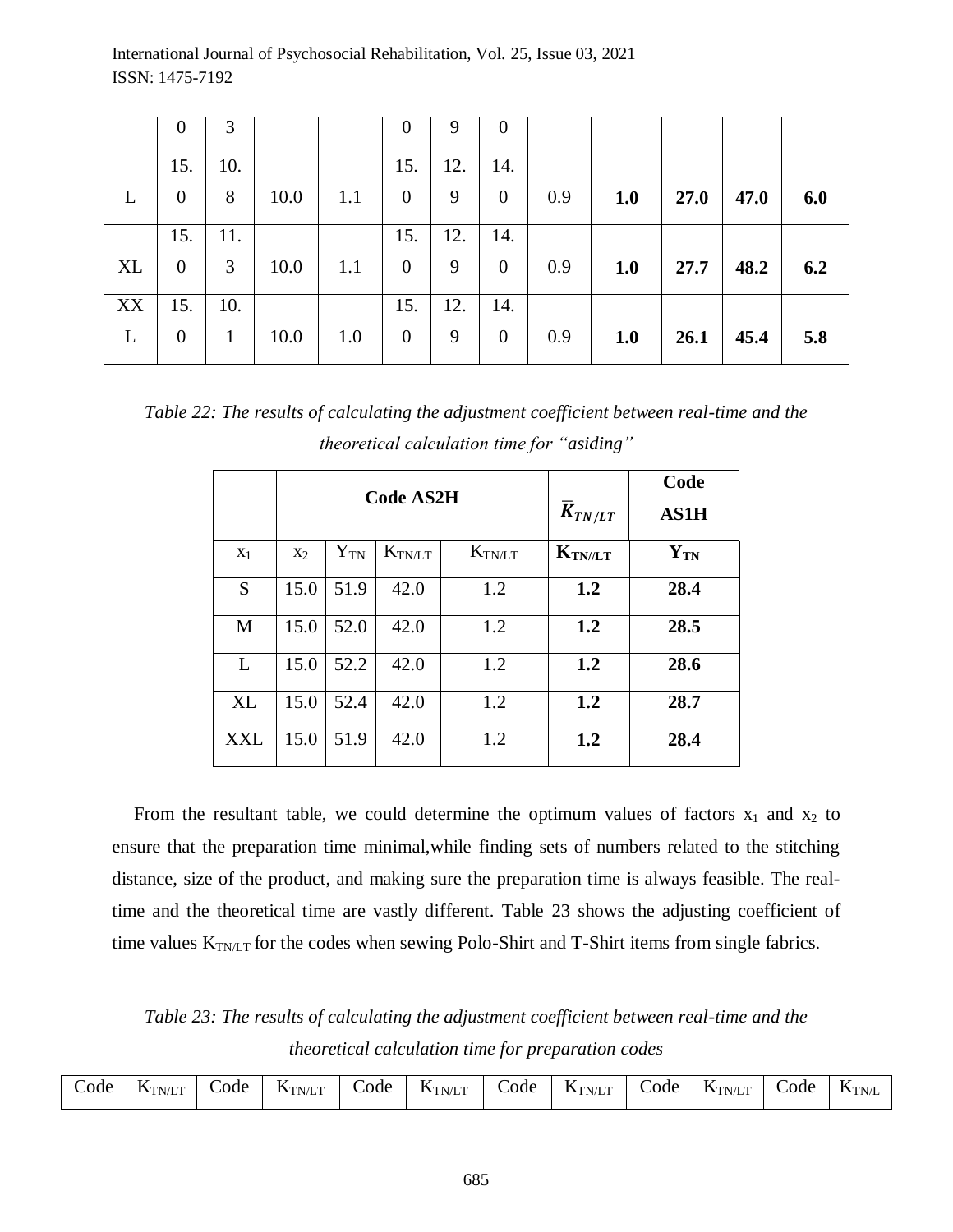|                        |                |                 |                |             |                |             |                |                  |               |      | $\mathbf T$ |
|------------------------|----------------|-----------------|----------------|-------------|----------------|-------------|----------------|------------------|---------------|------|-------------|
| AM2                    | $2.2 \div 2.$  | MG <sub>2</sub> | $1.2 \div 1.3$ | <b>FFLD</b> | $2.6 \div 2.8$ | GP1H        | $1.0 \div 1.1$ | <b>PPAL</b>      | $1.0 \div 1.$ | AS2H | 1.2         |
| $\mathbf{P}$           | 3              | S               |                |             |                |             |                |                  | $\mathbf{1}$  |      |             |
| <b>ARP</b>             | $\mathbf{1}$   | <b>FOOT</b>     | $0.9 \div 1.2$ | <b>FCRS</b> | $1.1 \div 1.2$ | GP2H        | 1.0            | <b>PPST</b>      | 0.9           | AS1H | 1.2         |
| ${\bf N}$              |                |                 |                |             |                |             |                |                  |               |      |             |
| <b>APSH</b>            | $2.7 \div 2.$  | <b>MAP</b>      | $1.1 \div 1.3$ | <b>FUNF</b> | $1.9 \div 2.0$ | GP1E        | $1.0 \div 1.1$ | PPL1             | 1.0           |      |             |
|                        | 8              | $\overline{2}$  |                |             |                |             |                |                  |               |      |             |
| <b>AJPT</b>            | $\overline{2}$ | <b>MAP</b>      | $1.1 \div 1.2$ |             |                | <b>GPCO</b> | $1.0 - 1.1$    | PPL <sub>2</sub> | 1.0           |      |             |
|                        |                | E               |                |             |                |             |                |                  |               |      |             |
|                        |                | MG <sub>2</sub> | $1.1 \div 1.3$ |             |                | <b>GPOH</b> | $1.0 \div 1.1$ | <b>PPOH</b>      | 1.0           |      |             |
|                        |                | T               |                |             |                |             |                |                  |               |      |             |
|                        |                | <b>MAP</b>      | $1.1 \div 1.$  |             |                | <b>GPAG</b> | $1.0 \div 1.1$ |                  |               |      |             |
|                        |                | $\mathbf{1}$    | 3              |             |                |             |                |                  |               |      |             |
| $\overline{K}_{TN/LT}$ | $\overline{2}$ |                 | 1.2            |             | 1.93           |             | 1.05           |                  | $\mathbf{1}$  |      | 1.2         |

As can be seen from the table,  $K_{TNLT} \ge 1$ , so when sewing Polo-Shirt and T-Shirt items products from single fabrics, the real-time is often longer than the theoretical calculation time. This demonstrates that in the sewing process, there are often a variety of factors influencing the preparation time. For certain product types and materials, the standard time values defined for preparation operations in the GSD system are not fully correct.

3.2. The influence of various factors on sewing time for various sewing machines

*3.2.1. The survey results and the design of the empirical regression equation demonstrate the*  law of simultaneous influence of factors on the sewing time for different machines during the *sewing process*

Table 24shows an experiment to study the effect of 2 factors, stitch density (number of stitches/cm)  $X'_1$  and seam length (cm)  $X'_2$ , on 3 fabrics and 4 types of sewing machine. We constructed experimental regression equations and 3D graphs that visually reflect the rule of simultaneous effects of two variables  $X'_1$  and  $X'_2$  on sewing time on 3 types of fabric and 4 kinds of the sewing machine by using Design Expert 6.0 software. The general structure of a twovariable regression equation  $Y' = a'_{0} + a'_{1}x'_{1} + a'_{2}x'_{2}$ . Y is the sewing time on a machine. The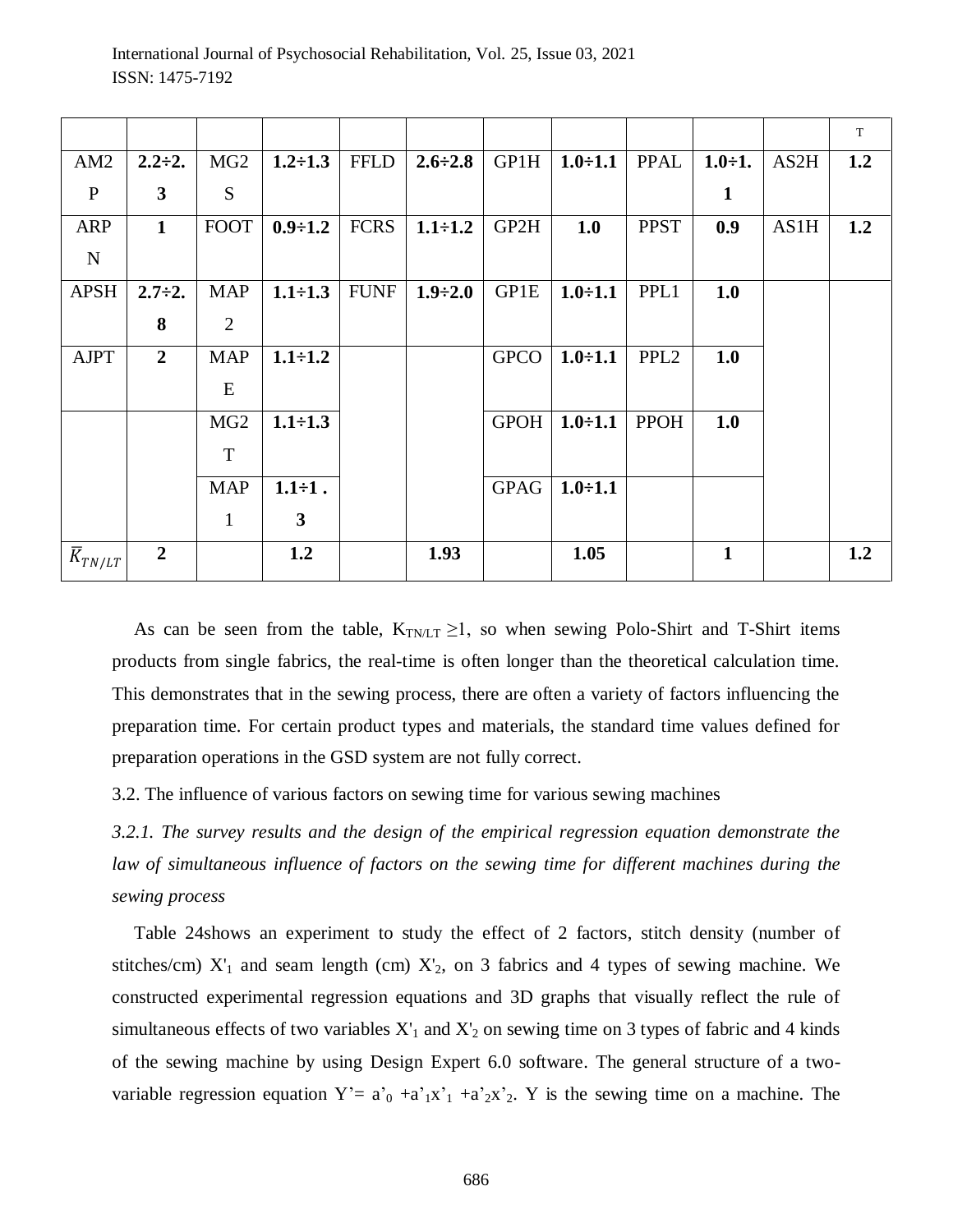coefficient of the regression equation for level 1 is  $a_i$ ;  $a_o$  is the average value of the sewing time on machine. The results to determine the empirical regression equations of sewing time on machines are presented in tables 25, 26, 27, and 28.

| Table 24: The sewing time on the computer (performed on 4 types of sewing machines and single |
|-----------------------------------------------------------------------------------------------|
| fabric with 3 different thicknesses)                                                          |

|              |                 |                  |                                                                        |     |                | Y'             |                |                   | Y'                |       |                | Y'                 |                | Y'            |                 |       |  |
|--------------|-----------------|------------------|------------------------------------------------------------------------|-----|----------------|----------------|----------------|-------------------|-------------------|-------|----------------|--------------------|----------------|---------------|-----------------|-------|--|
|              |                 | Encrypted        | Real                                                                   |     |                | Single needle  |                |                   | Overlocking       |       |                | Overlocking        |                |               | Hemming machine |       |  |
| NO.          |                 | variable         | variable                                                               |     |                | lockstitch     |                |                   | machine (1 needle |       |                | machine (2 needles |                |               | (2 needles      |       |  |
|              |                 |                  |                                                                        |     |                | machine        |                | and 3 thread)     |                   |       | and 4 thread)  |                    |                | and 3 thread) |                 |       |  |
|              | $\mathbf{x'}_1$ | $x'_2$           | $X'_1$<br>$X'_2$<br>V <sub>1</sub><br>V <sub>2</sub><br>V <sub>3</sub> |     | V <sub>1</sub> | V <sub>2</sub> | V <sub>3</sub> | V <sub>1</sub>    | V <sub>2</sub>    | V3    | V <sub>1</sub> | V <sub>2</sub>     | V <sub>3</sub> |               |                 |       |  |
| $\mathbf{1}$ | $-1$            | $-1$             | 15                                                                     | 3.5 | 71.5           | 61.9           | 75.5           | 83.7              | 79.9              | 76.4  | 83.7           | 79.9               | 76.4           | 92.1          | 65.5            | 107.6 |  |
| $\mathbf{2}$ | $\mathbf{1}$    | $-1$             | 45                                                                     | 3.5 | 177.4          | 183.4          | 190.2          | 174.1             | 172.2             | 172.7 | 174.1          | 172.2              | 172.7          | 196.1         | 184.1           | 188.9 |  |
| 3            | $-1$            | $+1$             | 15                                                                     | 5.5 | 92.5           | 79.4           | 73.7           | 96.8              | 84.7              | 95.8  | 96.8           | 84.7               | 95.8           | 121.6         | 103.2           | 101.1 |  |
| 4            | $\mathbf{1}$    | $+1$             | 45                                                                     | 5.5 | 207.8          | 189.1          |                | 210.6 216.9       | 199.8             | 196.7 | 216.9          | 199.8              | 196.7          | 265.9         | 218.6 224.3     |       |  |
| 5            | $-\alpha$       | $\boldsymbol{0}$ | 8.9                                                                    | 4.5 | 43.6           | 37.3           | 36.7           | 50.7              | 51.2              | 51.7  | 50.7           | 51.2               | 51.7           | 44.8          | 44.5            | 48.3  |  |
| 6            | $+\alpha$       | $\overline{0}$   | 51.2                                                                   | 4.5 | 203.3          |                |                | 189.7 202.2 222.6 | 192.2             | 185.6 | 222.6          | 192.2              | 185.6          | 266.8         | 210.2           | 220.3 |  |
| 7            | $\overline{0}$  | $-\alpha$        | 30                                                                     | 3.1 | 104.1          | 99.4           | 96.8           | 110.3             | 99.6              | 108.1 | 110.3          | 99.6               | 108.1          | 154.7         | 137.7           | 124.3 |  |
| 8            | $\overline{0}$  | $+\alpha$        | 30                                                                     | 5.9 | 180.02         |                | 173.9 169.4    | 105.8             | 148.8             | 145.6 | 105.8          | 148.8              | 145.6          | 238.1         | 191.1           | 200.3 |  |
| 9            | $\overline{0}$  | $\boldsymbol{0}$ | 30                                                                     | 4.5 | 146.8          |                | 122.9 110.3    | 152.4             | 142.8             | 133.5 | 152.4          | 142.8              | 133.5          | 161.5         | 162.3           | 140.2 |  |
| 10           | $\overline{0}$  | $\boldsymbol{0}$ | 30                                                                     | 4.5 | 146.9          | 123            | 110.1          | 152.3             | 142.7             | 133.4 | 152.3          | 142.7              | 133.4          | 161.7         | 162.4           | 140.3 |  |

| Table 25: The results of building the empirical regression equation with the rule of |
|--------------------------------------------------------------------------------------|
| simultaneous effects of 2 factors on Single needle lockstitch sewing machine         |

| <b>Fabric type</b> |                                                  |        |                                              |
|--------------------|--------------------------------------------------|--------|----------------------------------------------|
| $\mathbf{V}$       | $Y'=137.4+55.9x^{\prime}_{1}+19.8x^{\prime}_{2}$ | $V' =$ | $126.4+55.8$   Y'= $129.2 + 60.7x_1' + 15.2$ |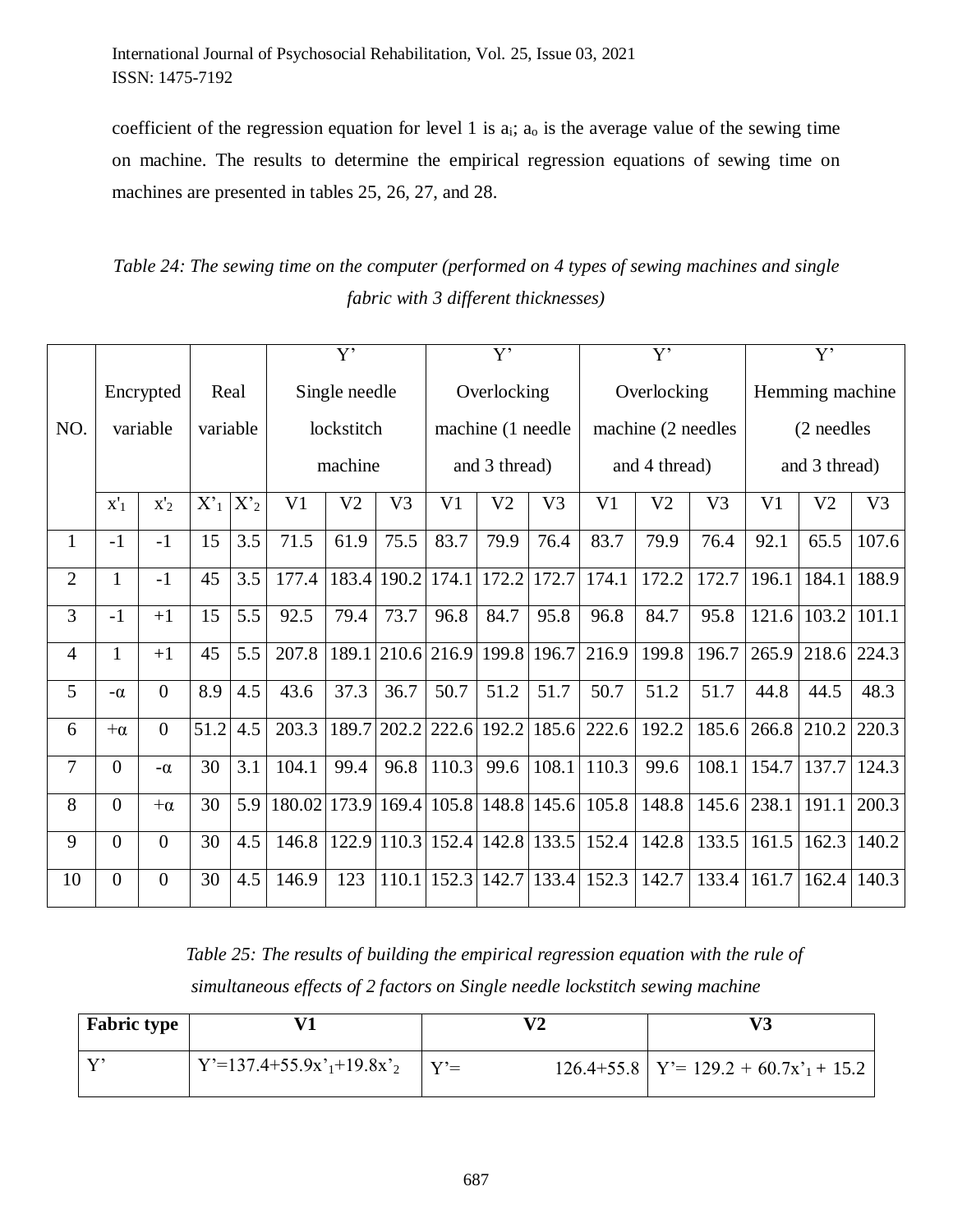| $R^2 = 0.96$ | $x^2 + 16.1x^2 - 0.96$ | $\mathbf{v}$<br>$\Lambda$ $\gamma$ |
|--------------|------------------------|------------------------------------|
|              |                        | $R^2$ = 0.96                       |

*Table 26:The results of building the empirical regression equation with the rule of simultaneous effects of 2 factors on overlocking machine (1 needle and 3 threads)*

| <b>Fabric type</b> | V1                                                                                                                                                                                                                      | $\bf V2$                                                                                                                                                                                                                                                           | V3                                                                                                                                                                                                                                                    |
|--------------------|-------------------------------------------------------------------------------------------------------------------------------------------------------------------------------------------------------------------------|--------------------------------------------------------------------------------------------------------------------------------------------------------------------------------------------------------------------------------------------------------------------|-------------------------------------------------------------------------------------------------------------------------------------------------------------------------------------------------------------------------------------------------------|
|                    | $Y' =$                                                                                                                                                                                                                  | $137.6+$ $Y'=$ 131.8+ 50.8x' <sub>1</sub> +12.7x' <sub>2</sub>                                                                                                                                                                                                     | $Y' =$<br>$130.8+$                                                                                                                                                                                                                                    |
| Y'                 | $56.7x^{\prime}$ <sub>1</sub> +6.2x <sup>'</sup> <sub>2</sub>                                                                                                                                                           | $R^2 = 0.96$                                                                                                                                                                                                                                                       | $48.3x^{\prime}$ <sub>1</sub> +12.1x <sup>'</sup> <sub>2</sub>                                                                                                                                                                                        |
|                    | $R^2 = 0.90$                                                                                                                                                                                                            |                                                                                                                                                                                                                                                                    | $R^2 = 0.98$                                                                                                                                                                                                                                          |
| 3D Graph           | DESIGN-EXPERT Plot<br>thoi gian<br>X = A: Chieu dai<br>$Y = B$ : Mat do<br>200.505<br>169.059<br>137.613<br>106.166<br>94.7201<br>1.00<br>1 <sub>m</sub><br>0.50<br>0.00<br>B: Mat do<br>A: Chieu dai<br>$-1.00 - 1.00$ | <b>DESIGN-EXPERT Plot</b><br>thoi gian<br>$X = A$ : Chieu dai<br>$Y = B$ : Mat do<br>195.448<br>163,649<br>131.85<br>100.05<br>$\frac{6}{6}8.2521$<br>1.00<br>0.60<br>0.00; Chieu dai<br>$-0.50$<br>1.00<br>0.50<br>0.00<br>$-0.50$<br>$-1.00 - 1.00$<br>B: Mat do | <b>DESIGN-EXPERT Plot</b><br>thoi gian<br>$X = A$ : Chieu dai<br>$Y = B$ : Mat do<br>191.233<br>161.046<br>130.858<br>100.67<br>န္ထ<br>ဥပ. 4838<br>ေ<br>1.00<br>0.50<br>0.50<br>0.00<br>0.00<br>-0.50 A: Chieu dai<br>B: Mat do<br>$-1.00$<br>$-1.00$ |

*Table 27: The results of building the empirical regression equation with the rule of simultaneous effects of 2 factors on on overlocking machine (2needles and 4 threads)*

| V1           | V2           | V3                                                                            |          |
|--------------|--------------|-------------------------------------------------------------------------------|----------|
|              |              | $Y' =$                                                                        | $130.9+$ |
| $R^2 = 0.90$ | $R^2 = 0.96$ | $48.3x^{\prime}$ <sub>1</sub> +12.1x <sup>'</sup> <sub>2</sub>                |          |
|              |              | $R^2 = 0.99$                                                                  |          |
|              |              | $Y' = 137.6 + 56.7x'_{1} + 6.2x'_{2}$   $Y' = 131.9 + 50.9x'_{1} + 12.7x_{2}$ |          |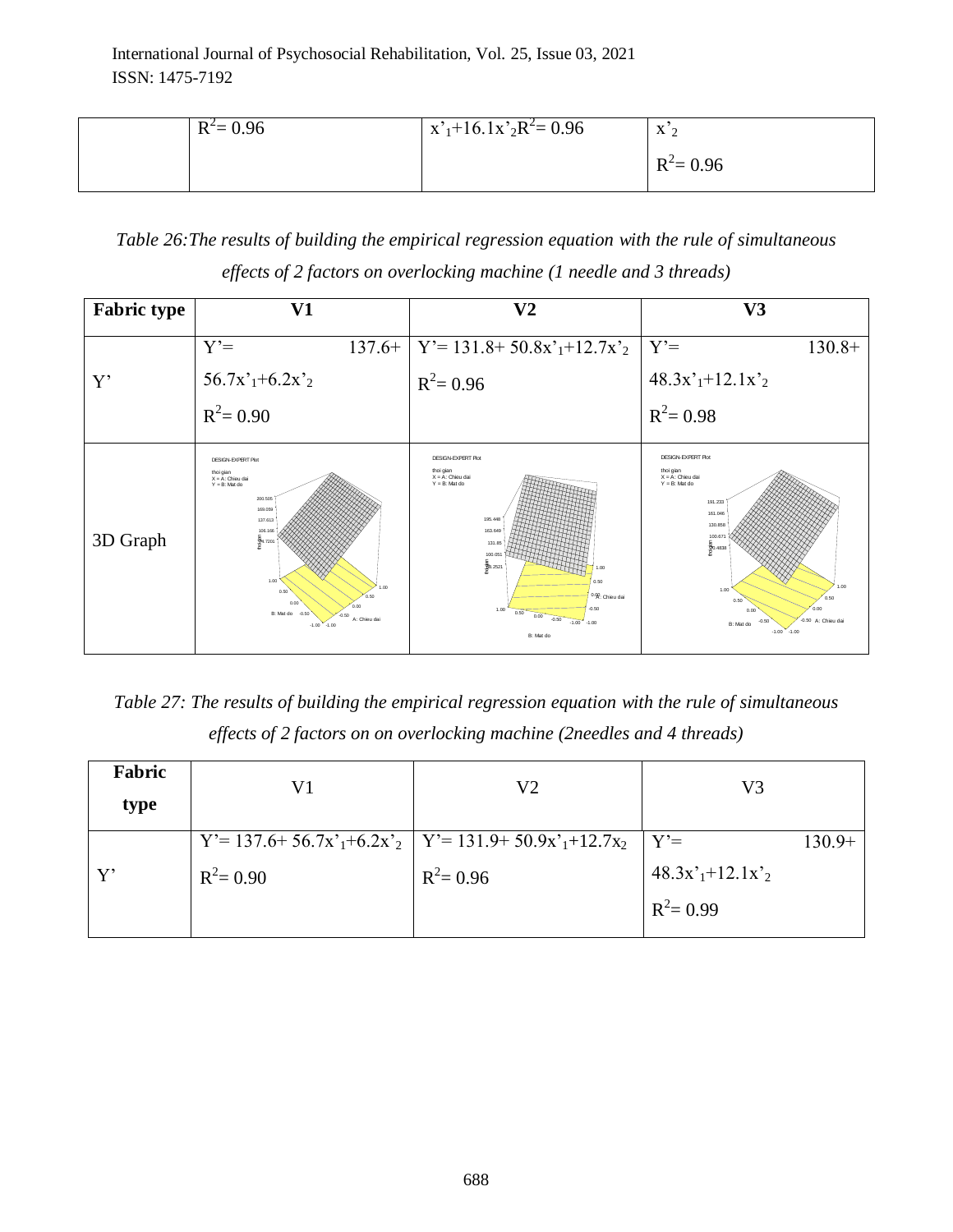

*Table 28: The results of building the empirical regression equation with the rule of simultaneous effects of 2 factors on the hemming machine (2 needles and 3 threads)*

| Fabric   | V1                                                                                                                                                                                                                                                        | V2                                                                                                                                                                                                                                        | V3                                                                                                                                                                                                                                                                          |
|----------|-----------------------------------------------------------------------------------------------------------------------------------------------------------------------------------------------------------------------------------------------------------|-------------------------------------------------------------------------------------------------------------------------------------------------------------------------------------------------------------------------------------------|-----------------------------------------------------------------------------------------------------------------------------------------------------------------------------------------------------------------------------------------------------------------------------|
| type     |                                                                                                                                                                                                                                                           |                                                                                                                                                                                                                                           |                                                                                                                                                                                                                                                                             |
|          | $Y = 170.1 + 70.3 X1 +$                                                                                                                                                                                                                                   | $Y=$<br>$147.2+$                                                                                                                                                                                                                          | $Y = 150.5 + 56.0X^{\prime}$ <sub>1</sub> +17.0 X <sup>2</sup> <sub>2</sub>                                                                                                                                                                                                 |
| Y'       | 27.2 $X'_2$ $R^2 = 0.94$                                                                                                                                                                                                                                  | $58.5X^{\prime}$ <sub>1</sub> +18.5X <sup>'</sup> <sub>2</sub>                                                                                                                                                                            | $R^2 = 0.92$                                                                                                                                                                                                                                                                |
|          |                                                                                                                                                                                                                                                           | $R^2 = 0.95$                                                                                                                                                                                                                              |                                                                                                                                                                                                                                                                             |
| 3D Graph | <b>DESIGN-EXPERT Plot</b><br>Thoi gian<br>$X = A$ : Chieu dai<br>$Y = B$ : Mat do<br>267.533<br>218,815<br>170.096<br>121.377<br>2.6582<br>$-1.00$<br>$-0.50$<br>$^{0.00}$ B: Mat do<br>1.00<br>0.50<br>0.00<br>$-0.50$<br>$-1.00 - 1.00$<br>A: Chieu dai | <b>DESIGN-EXPERT Plot</b><br>Thoi gian<br>$X = A$ : Chieu dai<br>$Y = B$ : Mat do<br>224.115<br>185.612<br>147.108<br>108.605<br>$\frac{5}{2}0.1016$<br>1.00<br>1.00<br>0.50<br>0.00<br>.0.50 A: Chieu dai<br>B: Mat do<br>$-1.00 - 1.00$ | <b>DESIGN-EXPERT Plot</b><br>Thoi gian<br>X = A: Chieu dai<br>$Y = B$ : Mat do<br>223.561<br>187.054<br>150.546<br>114.038<br>37.5302<br><u> 1111111111111</u><br>1.00<br>0.60<br>A: Chieu dai<br>$-1.00$<br>0.50<br>$-0.51$<br>0.00<br>0.50<br>$-1.00 - 1.00$<br>B: Mat do |

From the analysis of the practical sewing time on 4 types of sewing machines at 3 types of the single fabric thickness (thin, medium, and thick fabric). The  $R_2$  coefficients, which display the association between sewing time machine Y' and two variables  $x_1$  and  $x_2$ , are greater than 0.9. This demonstrates a strong connection between the experimental and theoretical models. As a result, it can be inferred that there is a close relationship between sewing time on 4 different types of sewing machines on 3 kinds of fabric thicknesses. Looking at the chart in more detail*,* we see the general structure of a two-variable regression equation  $Y'=a_0+a_1'x_1'+a_2'x_2'$ . Considering the coefficients of the regression equation lever 1:  $a_1$ ,  $a_2$ , the absolute values of the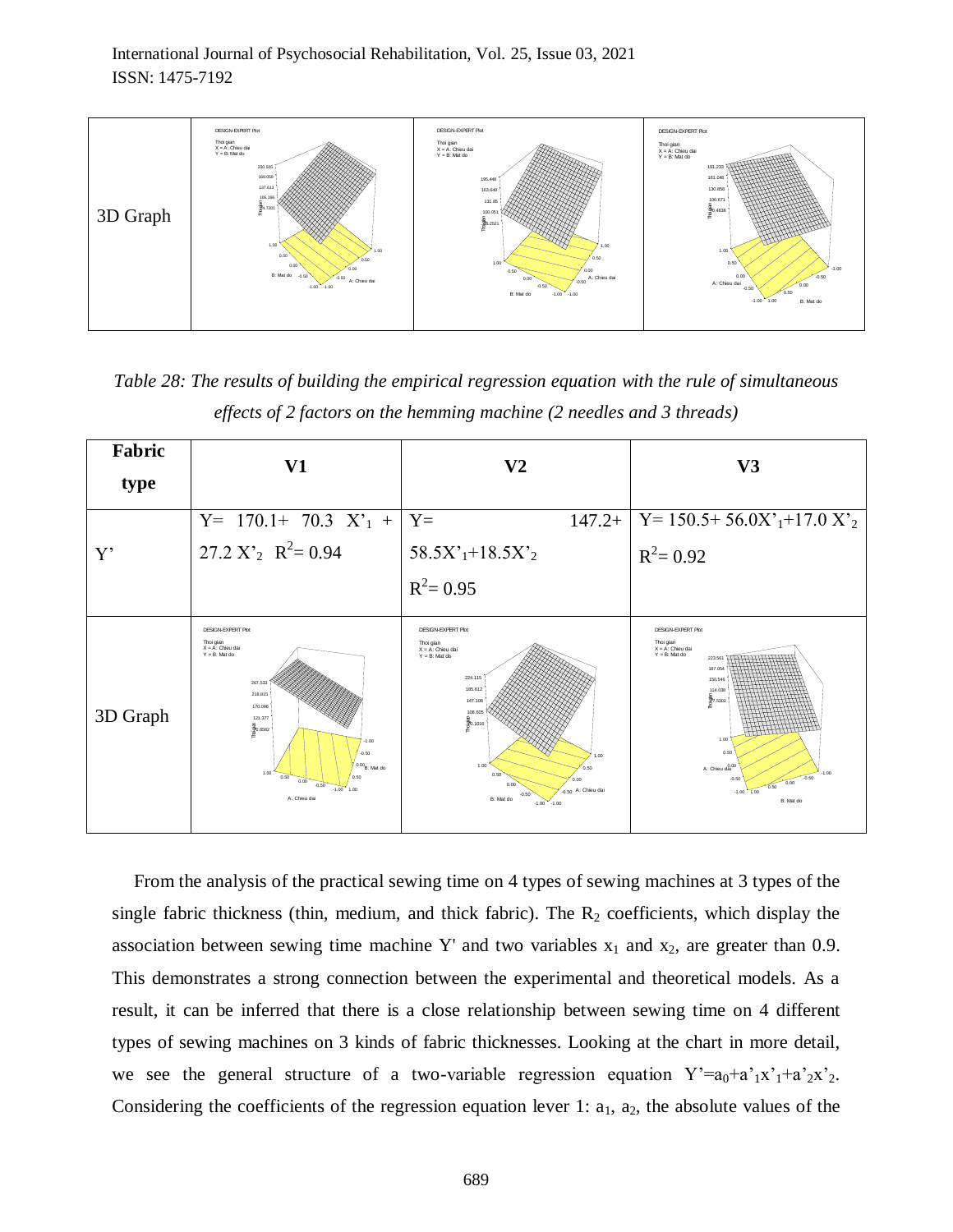coefficient a'<sub>2</sub> is higher than a'<sub>1</sub>(|a'<sub>1</sub>| > |a'<sub>2</sub>|). Thus, x'<sub>1</sub> or stitch density has the most impact on the preparation time Y. The explanation for this is that by sewing with a higher stitch density, the shorter the stitch length and the fabric would be pulled quicker with the presser foot.

*3.2.2. The results of constructing data of the sewing time for different sewing machines under particular conditions*

The mutual effects of two variables, stitch density and stitch lengths, on sewing time for four different types of machines, single needle lockstitch machine, overlocking machine (1 needle and 3 threads), overlocking machine (2 needles and 4 threads), and hemming machine (2 needles and 3 threads) were investigated. From analytical regression equations, when assigning a particular value to each variable when sewing 3 varied thicknesses on Polo-Shirt and T-Shirt items, the value of the sewing time for function Y' could be calculated. The results are listed in the table below.

*Table 29: The data set indicates the value of sewing time on the machine when sewing 3 kinds of thickness of single fabric on single needle lockstitch machine that correspond to each value of the stitch density and the seam length*

|                |         |       | V <sub>1</sub> |       |       |         |       | V <sub>2</sub> |       |       |         |       | V <sub>3</sub> |       |       |
|----------------|---------|-------|----------------|-------|-------|---------|-------|----------------|-------|-------|---------|-------|----------------|-------|-------|
|                | $-1.41$ | $-1$  | $\theta$       |       | 1.41  | $-1.41$ | $-1$  | 0              |       | 1.41  | $-1.41$ | -1    | $\theta$       |       | 1.41  |
| $-1.41$        | 30.7    | 38.8  | 58.6           | 78.4  | 86.5  | 25.0    | 31.6  | 47.7           | 63.8  | 70.4  | 22.2    | 28.4  | 43.6           | 58.8  | 65.0  |
| $-1$           | 53.6    | 61.7  | 81.5           | 101.3 | 109.4 | 47.9    | 54.5  | 70.6           | 86.7  | 93.3  | 47.1    | 53.3  | 68.5           | 83.7  | 89.9  |
| $\overline{0}$ | 109.5   | 117.6 | 137.4          | 157.2 | 165.3 | 103.7   | 110.3 | 126.4          | 142.5 | 149.1 | 107.8   | 114.0 | 129.2          | 144.4 | 150.6 |
|                | 165.4   | 173.5 | 193.3          | 213.1 | 221.2 | 159.5   | 166.1 | 182.2          | 198.3 | 204.9 | 168.5   | 174.7 | 189.9          | 205.1 | 211.3 |
| 1.41           | 188.3   | 196.4 | 216.2          | 236.0 | 244.1 | 182.4   | 189.0 | 205.1          | 221.2 | 227.8 | 193.4   | 199.6 | 214.8          | 230.0 | 236.2 |

- Overlocking machine(1 needle and 3 threads)

*Table 30: The data set indicates the value of sewing time on the machine when sewing 3 kinds of thickness of single fabric on overlocking machine(1 needle and 3 threads)that correspond to each value of the stitch density and the seam length*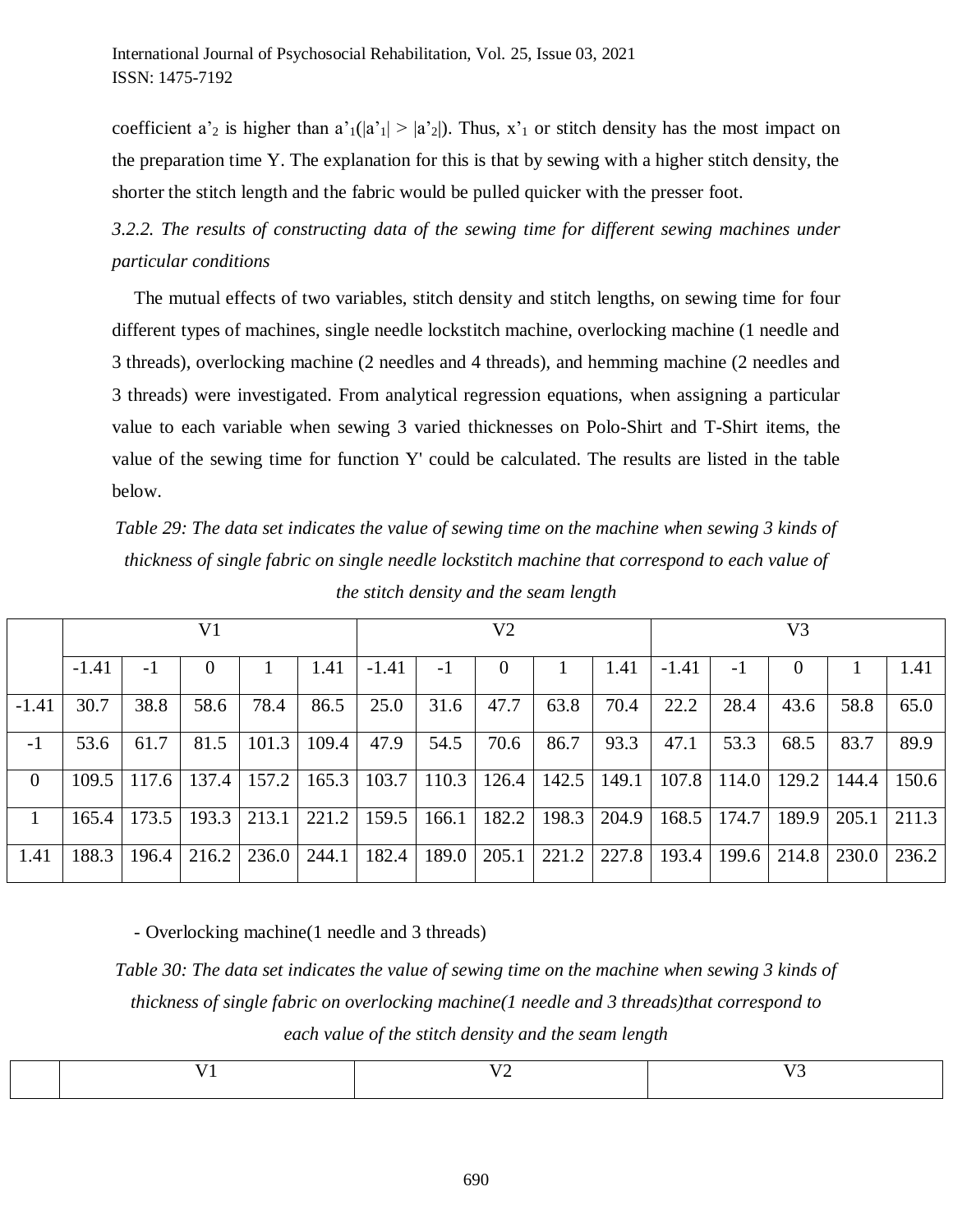International Journal of Psychosocial Rehabilitation, Vol. 25, Issue 03, 2021 ISSN: 1475-7192

|      | 3.1   | 3.5   | 4.5   | 5.5   | 5.9   | 3.1   | 3.5   | 4.5   | 5.5   | 5.9   | 3.1   | 3.5   | 4.5   | 5.5   | 5.9   |
|------|-------|-------|-------|-------|-------|-------|-------|-------|-------|-------|-------|-------|-------|-------|-------|
| 8.9  | 48.9  | 51.5  | 57.7  | 63.9  | 66.4  | 42.3  | 119.1 | 60.2  | 72.9  | 78.1  | 45.6  | 50.6  | 62.7  | 74.8  | 79.8  |
| 15   | 72.2  | 74.7  | 80.9  | 87.1  | 89.6  | 63.1  | 119.1 | 81.0  | 93.7  | 98.9  | 65.4  | 70.4  | 82.5  | 94.6  | 99.6  |
| 25   | 128.9 | 131.4 | 137.6 | 143.8 | 146.3 | 113.9 | 119.1 | 131.8 | 144.5 | 149.7 | 113.7 | 118.7 | 130.8 | 142.9 | 147.9 |
| 35   | 185.6 | 188.1 | 194.3 | 200.5 | 203.0 | 164.7 | 119.1 | 182.6 | 195.3 | 200.5 | 162.0 | 167.0 | 179.1 | 191.2 | 196.2 |
| 51.2 | 208.8 | 211.3 | 217.5 | 223.7 | 226.3 | 185.5 | 119.1 | 203.4 | 216.1 | 221.3 | 181.8 | 186.8 | 198.9 | 211.0 | 216.0 |

- Overlocking machine(2needles and 4 threads)

*Table 31: The data set indicates the value of sewing time on the machine when sewing 3 kinds of thickness of single fabric on overlocking machine(2 needles and 4 threads) that correspond to each value of the stitch density and the seam length*

|      |       |       | V <sub>1</sub> |       |       |       |       | V <sub>2</sub> |       |       | V3    |       |       |       |       |
|------|-------|-------|----------------|-------|-------|-------|-------|----------------|-------|-------|-------|-------|-------|-------|-------|
|      | 3.1   | 3.5   | 4.5            | 5.5   | 5.9   | 3.1   | 3.5   | 4.5            | 5.5   | 5.9   | 3.1   | 3.5   | 4.5   | 5.5   | 5.9   |
| 8.9  | 48.9  | 51.5  | 57.7           | 63.9  | 66.4  | 42.2  | 47.4  | 60.1           | 72.8  | 78.0  | 45.7  | 50.7  | 62.8  | 74.9  | 79.9  |
| 15   | 72.2  | 74.7  | 80.9           | 87.1  | 89.6  | 63.1  | 68.3  | 81.0           | 93.7  | 98.9  | 65.5  | 70.5  | 82.6  | 94.7  | 99.7  |
| 25   | 128.9 | 131.4 | 137.6          | 143.8 | 146.3 | 114.0 | 119.2 | 131.9          | 144.6 | 149.8 | 113.8 | 118.8 | 130.9 | 143.0 | 148.0 |
| 35   | 185.6 | 188.1 | 194.3          | 200.5 | 203.0 | 164.9 | 170.1 | 182.8          | 195.5 | 200.7 | 162.1 | 167.1 | 179.2 | 191.3 | 196.3 |
| 51.2 | 208.8 | 211.3 | 217.5          | 223.7 | 226.3 | 185.8 | 191.0 | 203.7          | 216.4 | 221.6 | 181.9 | 186.9 | 199.0 | 211.1 | 216.1 |

- Hemming machine (2 needles and 3 threads)

*Table 32: The data set indicates the value of sewing time on the machine when sewing 3 kinds of thickness of single fabric on hemming machine (2 needles and 3 threads) that correspond to each value of the stitch density and the seam length*

|     |      |      |      |     |                                          |     |             | V2  |     |                             |     |     |                             |           |     |
|-----|------|------|------|-----|------------------------------------------|-----|-------------|-----|-----|-----------------------------|-----|-----|-----------------------------|-----------|-----|
|     |      |      | 4.5  | 5.5 | 5.9                                      | 3.1 | 3.5         | 4.5 | 5.5 | 5.9                         | 3.1 | 3.5 | 4.5                         | 5.5       | 5.9 |
| 8.9 | 32.6 | 43.8 | 71.0 |     | 98.2   109.3   38.6   46.2               |     |             |     |     | $64.7$   83.2   90.8        |     |     | $\mid$ 47.6   54.5   71.5   | 88.5 95.5 |     |
| 15  | 61.4 | 72.6 |      |     | 99.8 $\vert$ 127.0 $\vert$ 138.2 $\vert$ |     | $62.6$ 70.2 |     |     | 88.7   107.2   114.8   70.5 |     |     | 77.5   94.5   111.5   118.5 |           |     |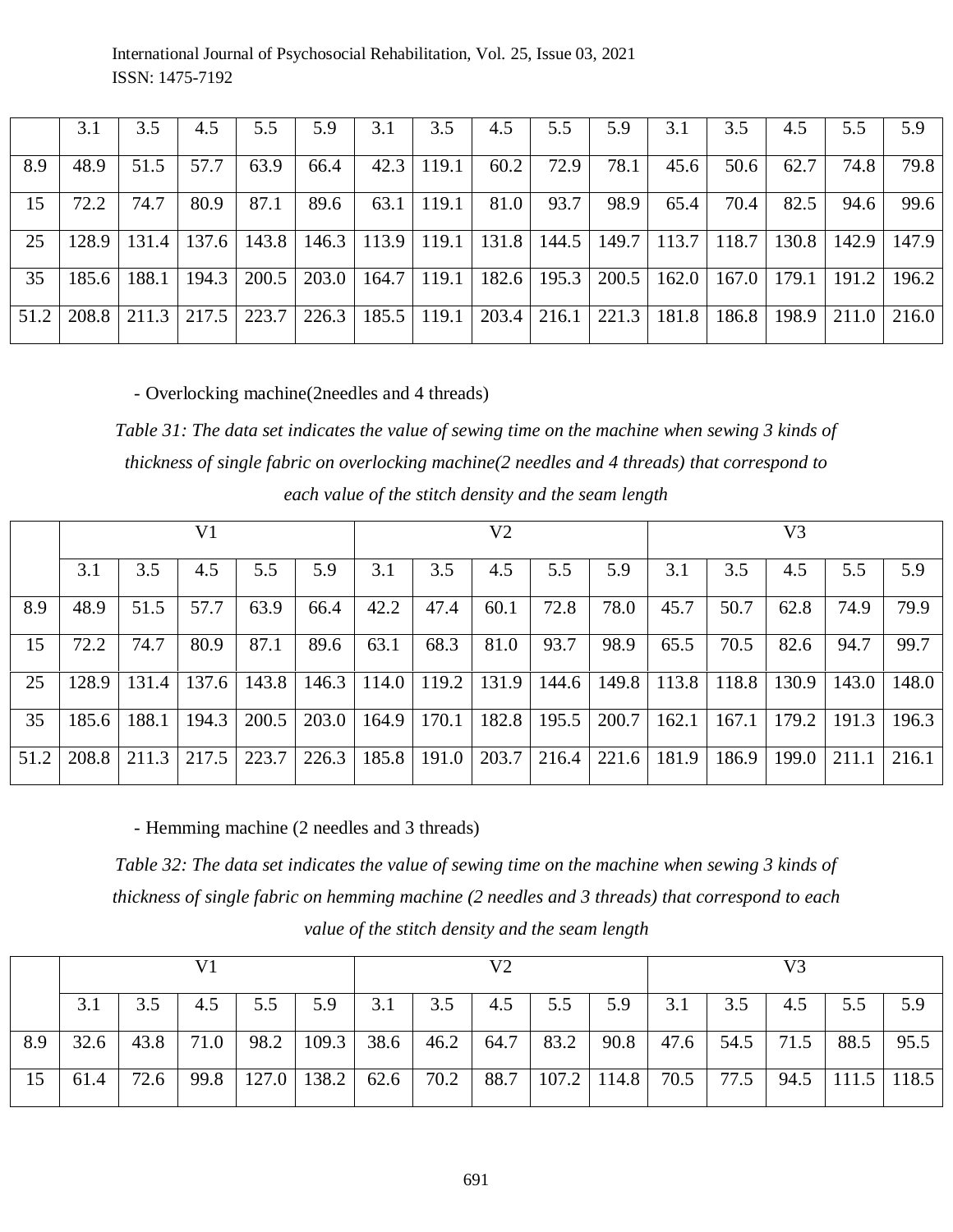| 25 |                                                                                                                       |  |  |  |  |  | 131.7   142.9   170.1   197.3   208.5   121.1   128.7   147.2   165.7   173.3   126.5   133.5   150.5   167.5   174.5 |  |
|----|-----------------------------------------------------------------------------------------------------------------------|--|--|--|--|--|-----------------------------------------------------------------------------------------------------------------------|--|
|    | 202.0   213.2   240.4   267.6   278.8   179.6   187.2   205.7   224.2   231.8   182.5   189.5   206.5   223.5   230.5 |  |  |  |  |  |                                                                                                                       |  |
|    | 51.2 230.9 242.0 269.2 296.4 307.6 203.6 211.2 229.7 248.2 255.8 205.5 212.5 229.5 246.5 253.4                        |  |  |  |  |  |                                                                                                                       |  |

From these data, clothing manufacturer can conveniently give the standard sewing time values forvarious sewing machines,knowing the stitch density and the seam length.

### **4. Conclusion**

The results aid researchers and textile producers in proposing measures to optimize the sewing time of knitted garment products, thereby, reducing the production time cycle, increasing productivity and product quality at Start Fashion Co., Ltd. and Hanosimex Co., Ltd. in particular, and knitwear manufacturing businesses in general. The study results can also be used as a scientific basis for correctly calculating the cost of the time spent for preparation as well as the sewing time at the specific machine. This study suggests the inaccuracy of the GSD Predetermined Time Standard System's values and proposes better systems for assessing sewing time. These systems ensure the precision of technological standard principles and the reliability of production planning in Vietnamese garment factories.

**Acknowledgement:**The authors would like to express our gratitude to Fashion Star Limited Company (Ha Noi) and Hanosimex Single Share-Holder Limited Company (Ha Nam) for assisting us in completing this research.

**Funding Statement:** The author(s) received no specific funding for this study.

**Conflicts of Interest:**The authors declare that they have no conflicts of interest to report regarding the present study.

#### **References**

[1[\]https://vinatex.com.vn/nganh-det-may-viet-nam-dat-muc-tieu-tro-lai-39-ty-usd-trong-nam-](https://vinatex.com.vn/nganh-det-may-viet-nam-dat-muc-tieu-tro-lai-39-ty-usd-trong-nam-2021)[2021,](https://vinatex.com.vn/nganh-det-may-viet-nam-dat-muc-tieu-tro-lai-39-ty-usd-trong-nam-2021) Vietnam National Textile and Garment Group, 2021.

[2] Nguyen Tiep, Textbook: "Labor norms"*,* Labour and social publishing house, 2008. (1 authors)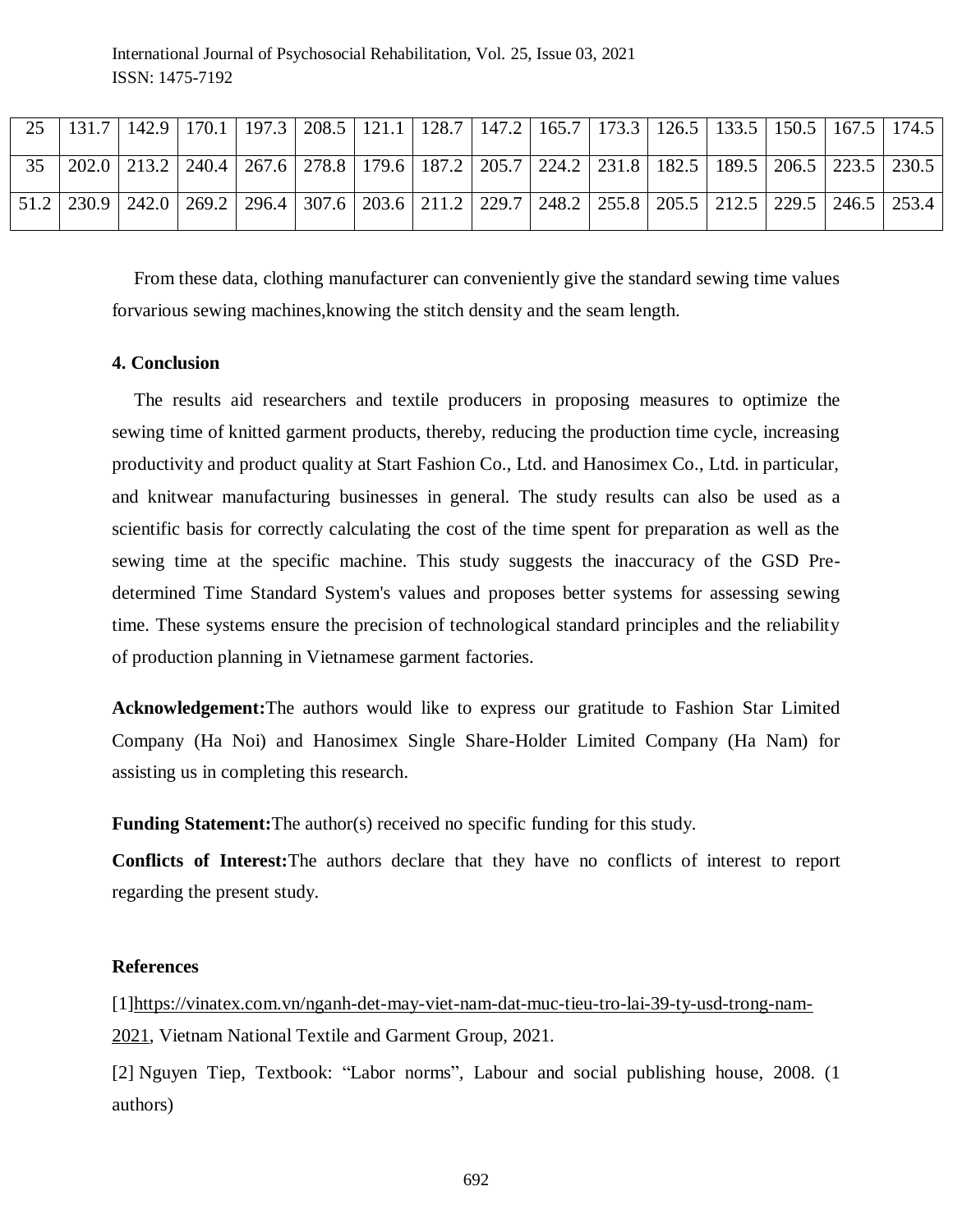[3] V.T.Mai, V.T.Uyen, Textbook: "Organization and labor norms", Publishment of National Economics University, 2016. (2authors)

[4] GSD (Corporate) Limited, "General Sewing Data", 2018.

[5]. Mst. Murshida Khatun,"Effect of time and motion study on productivity in garment sector",*International Journal of Scientific & Engineering Research*, vol 5, Issue 5; 2011.(1 authors)

[6] D.M.Huong, P.T.Thao,"Study on the influence of some factors on sewing conditions to the time of sub-processing of knitting garment workers by MTM method and General Sewing Data",*Proceeding of the 5th National Conference on Mechanical Science & Technology Hanoi*, Scientific and Technical Publisher, ISBN:978-604-67-1103-2, pp 1492-1499, October 5th, 2018.(2 authors)

[7] D.M.Huong, D.C.Luc, P.T.Thao,"Construction rational operation process logical product Polo-Shirt Men's clothing knitted materials in VietNam",*The 1st National Scientific Conference on Textile, Apparel and Leather Engineering; Agricultural Academy Publisher*, ISBN: 978-604- 924-374-5; pp 235-240, October 2018.(3 authors)

[8] D.M.Huong, D.T.Mai, P.T.Thao,"Application of lean menufacturing tools to improve production efficiency in line of kniting garments",*Journal of Science & Technology of Hanoi University of Industry,*no 43, pp 88-94; Hanoi, Vietnam; ISSN 1859-3585, 2017. (3 authors)

[9] D.M.Huong, H.T.Thom, P.T.Thao, "Study on the sewing operation process affect to productivity of the knit Polo-Shirt sewing line", *Journal of Science & Technology of Hanoi University of Industry,* no 39,Hanoi, Vietnam, pp 86-91; ISSN 1859-3585, 2017. (3 authors)

[10] V.T.Nhu, P.T.Thao,"Research on solutions to improve laborproductivity by improving motions and working speeds of the sewing workers",*Vietnam Mechanical Enginering magazin*,no 3; ISSN **0**860-7056, 2014.(2 authors)

[11] P.T.Thao, L.T.Trang,"Building standard operating procedures for sewing the main subassemblies of knitted products"; *The 1st National Scientific Conference on Textile, Apparel and Leather Engineering*, Agricultural Academy Publisher, ISBN: 978-604-924-374-5; pp 183-194, October 2018. (2 authors)